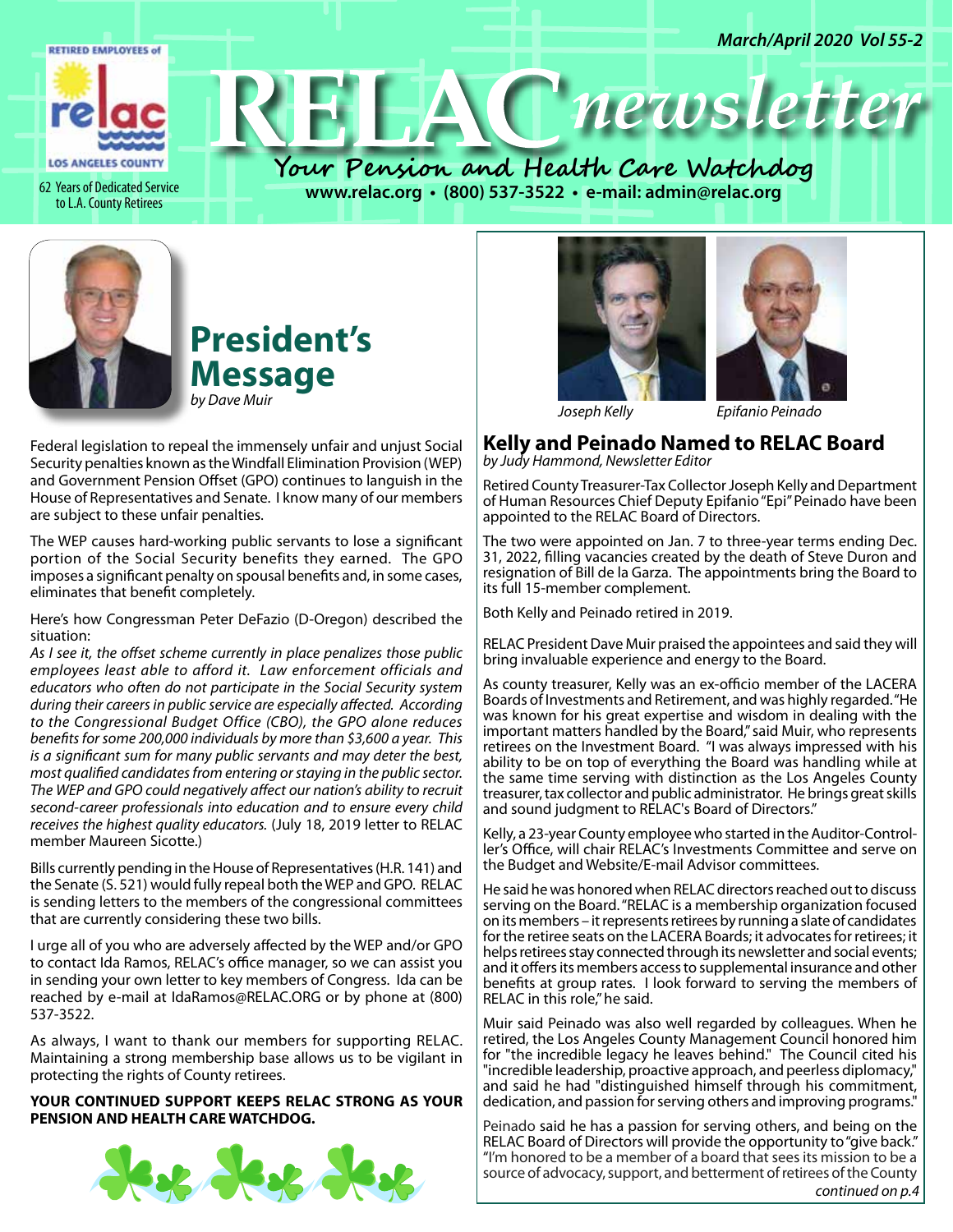# **Retirement Board** *by Les Robbins*

*Member, RELAC Board LACERA Board of Retirement*

Last summer the election for the safety representatives on the LACERA Board of



Retirement was held. For the first time, the Board of Supervisors decided to hold that election via e-mail. As expected, there were some issues with e-mails that never arrived or e-mails that found their way into someone's spam folder on their computers, but eventually the election worked out. As we all know, active County employees all have access to computers and all have an e-mail address that is assigned to them by the employer.

A couple of months ago the County decided to hold the upcoming retiree election the same way. As we all know, not all retirees have computers or access to computers or even an e-mail address. To hold an election with retirees in this manner is fraught with potential issues, to say the least.

Furthermore, the County is proposing a back-up method via phone, where retirees could call in, pass a two-phase security process, and then vote if they can't do it via e-mail. Well, this probably has more issues than the e-mail process does, and then to make matters worse, the Board of Supervisors is proposing to hire an outside vendor to do all of this. This, in my opinion, is the trifecta of potential issues that will ensure that this election disadvantages retirees just about as much as they could, short of making everyone vote in person.

Needless to say, the RELAC Board of Directors, along with both the LACERA Board of Retirement and Board of investments, is opposed to holding our election, which is scheduled for this August, in any way other than the way it has been held in the past, which is via mail, conducted by the Registrar-Recorder's Office.

Hopefully by the time this article is published in the newsletter, this issue will have been resolved in a manner that doesn't disadvantage retirees to the degree that a vote by e-mail or phone would do. RELAC will keep everyone informed.

### **LACERA CEO VISITS RELAC Directors**

*RELAC President Dave Muir, at right, greets Santos H. Kreimann, new chief executive officer of the Los Angeles County* 

*Employees Retirement Association (LACERA), during RELAC's Board of Directors January business meeting. Kreimann, a 30-year-County employee, most recently chief deputy assessor, discussed his background and management style. (photo by Linda C. Hopkins)*

# **News From LACERA**

*by JJ Popowich Assistant Executive Officer*

I hope everyone is staying healthy and enjoying their retirement.

The last few years I've kept you all up-to-date on how our March Madness season is going. January is in the middle of the annual March Madness retirement season. That's the time of year when most people call and visit LACERA to retire. Members like to retire on or before March 31 so they



can qualify for any cost-of-living adjustments (COLA) that become available on April 1. So far this year, we have had 1,305 members submit retirement applications. Last year at this time, we had about 1,311 members retire. Overall, we have seen a slight increase in year over year retirements during the March Madness period.

This time of year, everyone is looking for their 1099-R tax forms so they can begin doing their taxes. We mailed all of the 1099-R forms at the end of January and I hope everyone received theirs. If not, we are always happy to send out copies of the 1099-R, or you can also log on to the My LACERA section of lacera.com and print them out. They are located under the "My Payments" section of My LACERA. We also see a lot of calls this time of year from members about making changes to their tax elections. This requires a member to mail in a form, or log on to My LACERA and change it online.

Speaking of My LACERA, I am happy to announce that we are a few months into our quiet release of the ability for members to send LACERA documents electronically. Members can log onto My LACERA, go to the Secure Message Center, and upload a document to LACERA. This is a lot faster than having to mail them.

We are also working on an enhancement to allow members to go virtually paperless. Sometime later this year members will be able to request to be notified by e-mail when a new document is ready online. We are still working out all the rules and testing the functionality to make sure it works efficiently. We are also working on a full revision of the LACERA.com website. The new website is scheduled for launch in June 2020.

LACERA is dedicated to our staff members and making sure they have a positive workplace experience. With this in mind, we will soon be launching an employee engagement program. This program is designed to engage with all employees throughout LACERA and work with them to continue to ensure LACERA is a great place to work which, in turn, helps us deliver on our mission and our promise to all members.

Well that's it for this month's edition. I hope everyone is enjoying their retirement (you should – you've earned it!!) and I'll see you in the next edition of the newsletter.



# **Joseph Kelly Hopes to Replace Dave Muir as Retirees' Rep on LACERA Investments Board**

RELAC President Dave Muir has announced that he will not seek re-election as the retirees' representative on the LACERA Board of Investments when his current term ends on Dec. 31.

RELAC Director Joseph Kelly said he plans to become a candidate for the seat and has the unanimous endorsement of the RELAC Board of Directors. As the L.A. County treasurer-tax collector from 2014 to 2019, Kelly served as the ex-officio trustee on the LACERA Board of Investments and Board of Retirement.

The election to fill the seat, technically known as the eighth member, will be held this summer. All retired members of LACERA are eligible to vote in the election.

Muir, who has served on the Board of Investments since 2018, said he is not seeking re-election because he wants to spend more time with his family and travel.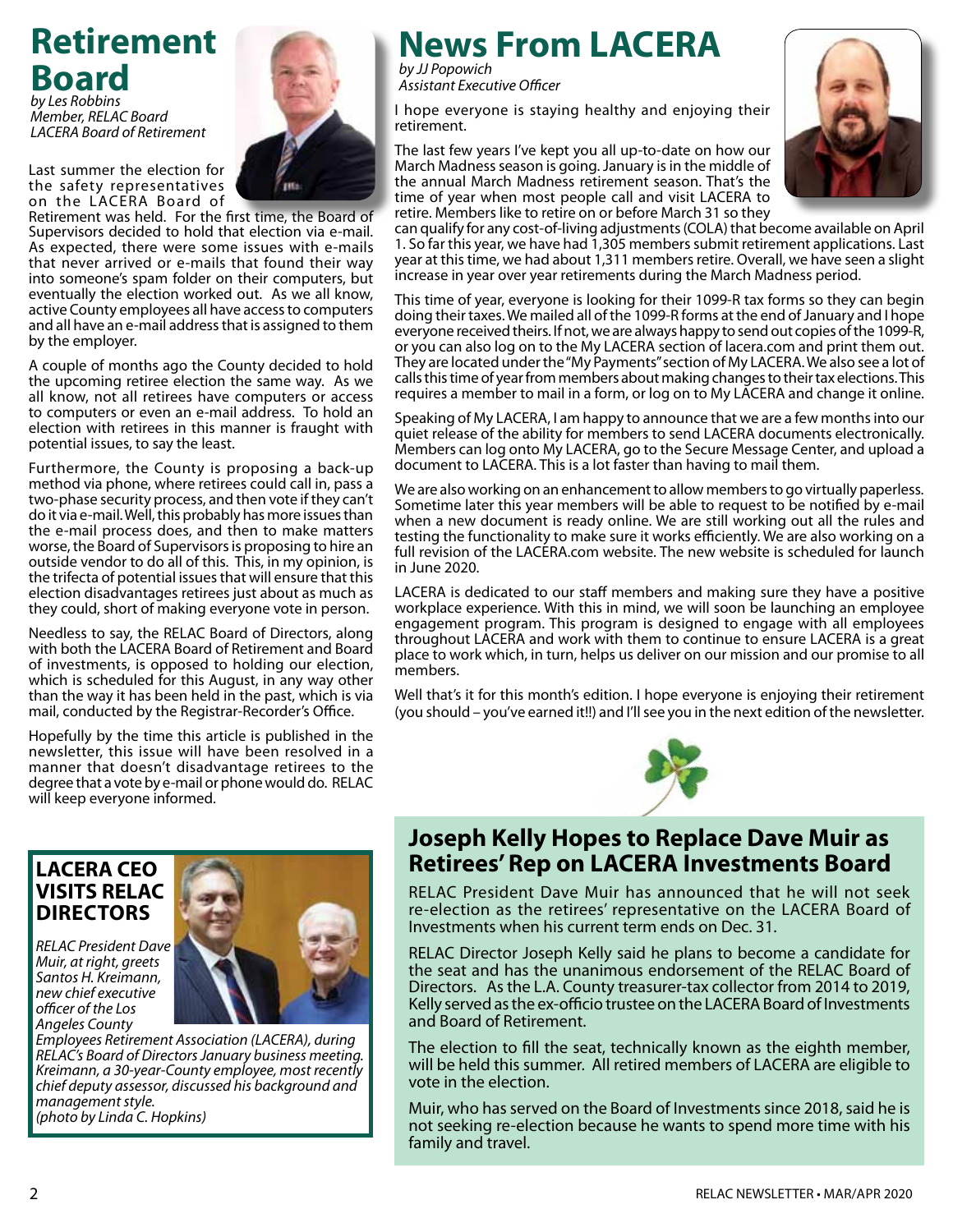









### *Dave Muir Brian Berger Dyanne Nelson Greg Walia*

# **RELAC Board of Directors Elect 2020 Officers**

Dave Muir is serving a record seventh term as president of RELAC, unanimously elected by the Board of Directors in January. The Board tapped Brian Berger to be vice president for the third year.

Dyanne Nelson was selected as treasurer, replacing Greg Walia, who had served in that position the past three years. Walia was elected secretary.

Mary K. Rodriguez, who recently suffered a major stroke and is unable to attend Board meetings in the near term, had been secretary for the past seven years.

Muir, who was chief counsel for LACERA when he retired in 2009, has been a RELAC director since 2011. He is also retirees' representative on the LACERA Board of Investments.

Berger, director of special services with the Department of Children and Family Services when he retired in 1999, has been on the RELAC Board since June 2017. He is former head of the Animal Care and Control Department and acting chief deputy to Supervisor Michael D. Antonovich.

Nelson was the County's payroll operations manager when she retired in 2011 from the Auditor-Controller's Office after more than 38 years of service. She was appointed to the RELAC Board in April 2017 to fill a vacancy and won election later that year.

Walia joined the RELAC Board in 2003 and served as president in 2009 and 2010. He also served as vice president for four years. He was personnel officer for the Public Works Department when he retired in 2000.

### **WHERE ARE YOU?**

RELAC works hard at keeping in contact with our members, but we have lost touch with a number for whom we have no current address, phone number or e-mail address.

Here are just a few of those members --- if you know any of them, please reach out to them and have them call us at (800) 537-3522.

#### From Nevada:

Elizabeth Miller, Carle W. Stewart, Richard L. Cullen, Joan Garrott, Joan A. Olson – all last known to be living in Las Vegas. Euleda T. Murphy of North Las Vegas, Patrick Robinson of Mesquite, Nancy Dineen of Dayton, Patricia Rottler of Carson City.

#### From California:

Jacqueline Burchiere and Linda Bardon of Indio; Frans L. Johnson of Palm Desert, Janice Cavin of Apple Valley, Naomi Haynes of Rialto, Colleen Kealey of Yucaipa, Genaro Mates of Los Angeles, Juanita Smith and Darcus Taylor of Compton, Virginia Marcos of Venice, Doris Pollard of Inglewood, CJ Cormier of Wilmington, Gill Valice of La Canada.

#### And from various states:

Ulysses Smith of Ashburn, Virginia; Cheryl Myers of Fayetteville, North Carolina; Mercedes Diez of Palmetto Bay, Florida; Anna Sparks of Plains, Montana; Charles Schwarz of Whitefish, Montana; Errol M. Goldenberg of Republic, Missouri; Pleaze Laster of England, Alaska; and Thelma Brown of Tulsa, Oklahoma.

### **April 17 is Deadline to Apply for Seats on the RELAC Board** *by Dave Muir,*

*Chair Bylaws/Nominations/Elections Committee*

RELAC members interested in serving on the Board of Directors in 2021 have until April 17 to file a letter of interest.

The current Board of Directors will review the list of candidates at its May 5 meeting and select a slate of five nominees to endorse for election. If there are six or more interested candidates for the five open positions, an election will be held in September.

The new directors will serve three-year terms beginning in January 2021. Directors whose terms expire this year are Brian Berger, J.P. Harris, Dyanne Nelson, Les Robbins, and Greg Walia.

Applicants' letters should briefly explain their interest and describe the experience and education that enhance their qualifications. The Directors Nominations Committee will interview all applicants before adding their names to the list of candidates.

Pursuant to RELAC's bylaws, a person who holds, or within the past 24 months held, a leadership position with an organization that represents County retirees that has a goal or policy that may be incompatible or in conflict with a goal or policy of RELAC is ineligible to serve as a director of RELAC.

Candidates should seriously consider the following desired qualifications when applying for a Board position:

-- Have the time and be willing to commit to attending monthly Board of Directors business meetings, quarterly general membership meetings, and committee meetings scheduled on an as-needed basis. Board and committee members are compensated for expenses incurred.

- Have the time to serve the members of RELAC by actively participating on one or more committees, including Investment, Bylaws/Nominations/Elections, Legislation, Recruitment and Marketing, Special Events, Office Management and Newsletter.

--Have the time and be willing to participate in RELAC activities and events.

# **Committee Chairs Appointed**

President Dave Muir has named the following directors to head RELAC committees in 2020.

**Benefits**, Linda C. Hopkins. **Budget**, Dyanne Nelson. **Bylaws/Nominations/Elections**, Dave Muir. **Community Support**, Evelyn Gutierrez. **General Membership**, Alice Prouty. **Investments**, Joseph Kelly. **Legislation**, Les Robbins. **Newsletter**, Diane Sandoval.

**Office Management**, Brian Berger. **Outreach**, Alice Prouty. **Recreation**, Alice Prouty. **Recruitment/ Marketing**, J.P. Harris. **Regional Support**, Diane Sandoval. **Special Events**, Evelyn Gutierrez. **Website/E-mail Advisor**, Judy Hammond.

**Ad Hoc CRCEA Conference** (April 2021), Evelyn Gutierrez. **Ad Hoc Scholarship**, Linda C. Hopkins.

RELAC member Gil Sandoval will continue to chair the **Recreation/ Golf Subcommittee.**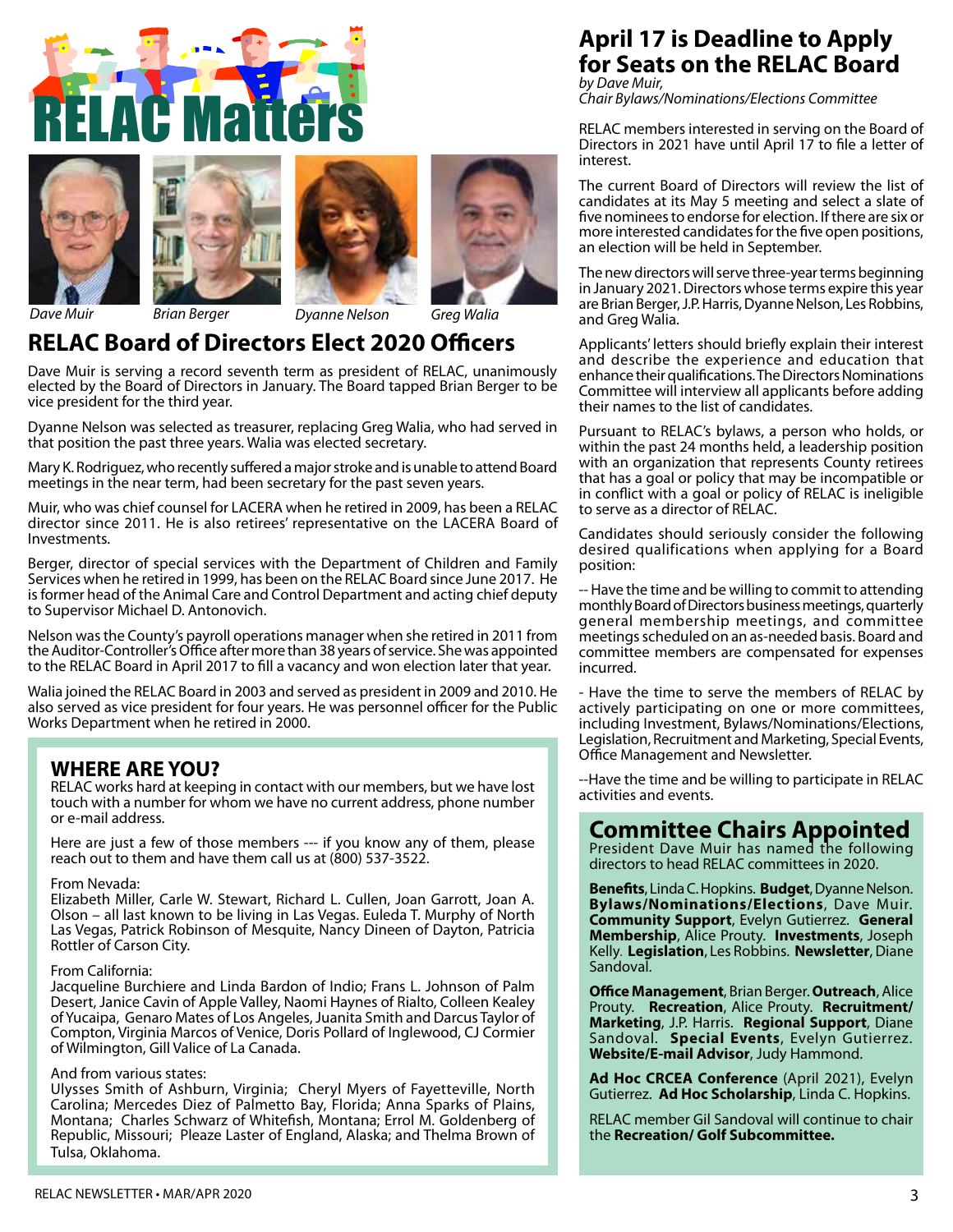# **Golf News**

*by Gil Sandoval RELAC Golf Director*

#### **LOS AMIGOS Golf Tournament – JAN. 27**

supporting RELAC golf.

We had another cool beginning to our tournament, but it improved as it went along. This was the largest attendance, including women players, we have had in sometime. Thank you all for

The "A" flight winner with net 67 was Ed Earl, who had the best round of the day. In a battle for second place were Michael Hernandez and Rene Arteaga as Michael beat Rene by one stroke at net 70. Rene placed third at net 71.

The "B" flight was an easy win for Ken Swan with his net 68, which was the second lowest round of the day. It was a close race for second place, but Bu Umali won it with a net 73. Just one back at net 74 were Pete Serrano and Rick Ritcher, with Pete in third place on a card off. It was another close race in the "C" flight, with Miguel Ortiz-Marroquin, Robert Prince and Richard Duran bringing in net 74s. The card off determined that Miguel was the winner, Robert took second, and Richard third.

Jacquelyn Johnson won the Ladies flight with the third best round of the day at net 69. Kay Barrents came in with a net 78 to place second and Cari DeBie at net 84 finishing third. Thank you to the women who joined the festivities and increased our playing rolls for a nice turnout.

Hopefully, those of you who have friends that play with us and do not have access to the website will pass the information about our next tournament so they can sign up to play. The membership rolls of RELAC are becoming smaller so if you can help RELAC



recruit new member who are golfers, it would be more than great. So, please take this plea to heart and help us grow.

The next tournament is a change of schedule due to the greens that are to be punched in March at La Mirada Golf Course. We will play April 13, with the first tee at 8 a.m.

The entry form can be found on the RELAC web page: relac.org. Follow the link to activities (Golf).

#### **Lakewood Results**

| "A" Flight Winners (19 and under) |            |
|-----------------------------------|------------|
| 1 <sup>s</sup> Ed Earl            | (67)       |
| 2 <sup>nd</sup> Michael Hernandez | (70)       |
| 3 <sup>rd</sup> Rene Arteaga      | (71)       |
| "B" Flight (20 to 26 Handicaps)   |            |
| 1 <sup>st</sup><br>Ken Swan       | (68)       |
| 2 <sup>nd</sup> Bu Umali          | (73)       |
| 3rd Pete Serrano                  | (74)       |
| "C" Flight (27 and up Handicaps)  |            |
| 1st Miguel Ortiz-Marroquin        | (74)*      |
| 2 <sup>nd</sup> Robert Prince     | $(74)^{*}$ |
| 3rd Richard Duran                 | (74)       |
| <b>Women's Flight</b>             |            |
| 1 <sup>st</sup> Jacquelyn Johnson | (69)       |
| 2 <sup>nd</sup> Kay Barrents      | (78)       |
| 3rd Cari DeBie                    | (84)       |
| *Winners in a card off            |            |
| Closest to the Pin on Par 3s      |            |
| MEN                               |            |
| # 3 – Rex Loughran                |            |
| # 7 - Rene Arteaga                |            |

#12 – Mike Taylor #17 - David Endow (8")

# 5 – No Winner

#16 – No Winner

# 7 – Jacquelyn Johnson #10 – Jacquelyn Johnson

WOMEN

 **tournament: La Mirada Golf Course on April 13. Entries must be received by March 26.**



#### **Retirees Get COLA Pay Raise**

LACERA has announced that it will increase retirees' paychecks by 2-3 percent on April 1, depending on their retirement plan.

Retirement Plan A will increase 3 percent. Plans B, C, D, PEPRA C and G, and E will go up 2 percent, with 1 percent going into the COLA bank.

LACERA uses the consumer price index for the LA-Long Beach-Anaheim area to determine the annual cost-ofliving adjustment (COLA) benefit. The COLA is awarded each April based on the prior calendar year inflation, which in 2019 was 2.96 percent.

Since the COLA benefit rules require LACERA to round to the nearest ½ of 1 percent, the 2020 COLA award will be 3 percent.

#### **RELAC NEWSLETTER**

Vol 55 - Mar/Apr 2020 Number 2

Retired Employees of Los Angeles County 1000 S. Fremont Ave. Unit 15, Alhambra, CA 91803-8802

(626) 308-0532 (800) 537-3522 Fax (626) 308-2901

E-mail: admin@relac.org website: www.relac.org

### **Board of Directors**

President **Dave L. Muir**

Vice President **Brian Berger**

**Secretary Greg Walia**

**Treasurer Dyanne Nelson**

#### **Members**

Donald Fandry Evelyn Gutierrez Judy Hammond J. P. Harris Linda C. Hopkins Joseph Kelly Epifanio Peinado Alice Prouty Les Robbins Mary K. Rodriguez Diane Sandoval

#### Past President Bill de la Garza

Editor: Judy Hammond Copyright © 2020 by RELAC. This information presented in your RELAC Newsletter is believed to be from reliable sources. However, no responsibility is assumed by RELAC or the writers for inaccuracies in the articles as published.

Office Hours 9 a.m. - 4 p.m. Monday - Thursday Closed Friday, Saturday, Sunday & Public Holidays

# **Happy Birthday RELAC Centenarians**

Happy birthday to our members who will be 100 and older in March and April.

March **Calvin De Land**, 100 Assessment Appeals Board, March 23, 1920

> April **Gerald W. Miller**, 100 Assessor, April 4, 1920 **Harriet Canister**, 101 Health Services, April 13, 1919

# **Kelly & Peinado continued from p.1**

of Los Angeles – the best county in the country."

He will serve on the Office Management and Benefits committees.

A 34-year County employee, Peinado served in the Fire Department, Office of Affirmative Action Compliance, Health Services, and Children and Family Services in addition to Human Resources.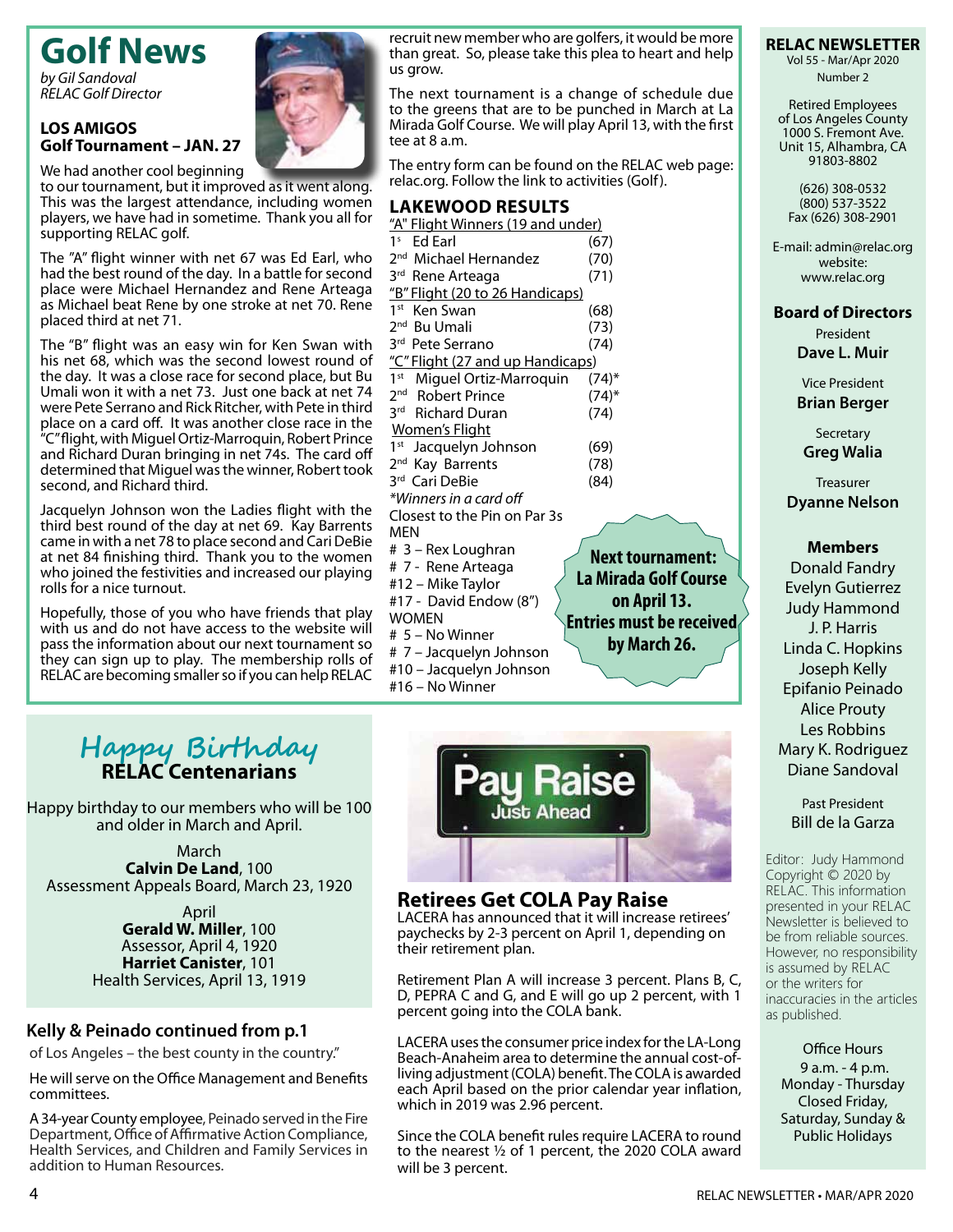#### **NEW MEMBERS, OCT. / NOV. ADDENDUM**

**Beaches & Harbors** – Kerry Silverstrom **CEO -** Kathleen Fillmore **Children & Family Services** - Rochelle Pierre, Hale Rorie, Grace Smith **Community Services** - Versamal Atchison **Family Support** - Sandra Bush **Fire -** Gregory Vital **Health Services -** Brenda Lee-Richardson, Ida Vasquez, Patrice Wilborn Weldon **Internal Services** – Herman Calipes **King/Drew Medical Center** - Deliah Bueno, Elisa Carranza **LAC Police -** Charles Davis-Smith **LAC+USC Medical Center** - Gislaine Aarndell, Jim Bradford, Gloria Ho-King, Larry Longmire **Medical Examiner – Coroner** - James Taylor

**Olive View Medical Center** - Yang Ja Kim, Eleanore Muzsnai

**Public Defender** - Stanley Hagiwara

**Public Health** - Janet Blair, Jackalyn Moultrie

**Public Social Services** - Annie Barber, Lee J. Grant, Susie Melendez, Rowena Muhammad, Sandra Oliver, Beverly Stevens, Carmelita Velasquez, Irese Young **Rancho Los Amigos** - Thilma Sheleby, Nita J. Bryant

**Reg-Rec./County Clerk -** Alesia Berry

**Sheriff -** Pamela Bohannon, Nabil Morcos

**Superior Court** - Rose Machado, Bernard Rosenthal, Arlene Sickler, Susana Telles **Unidentified County Agency** - Rafaela Chavarria Nisbet, Evelyn Enriquez, Leonard Johnson, Beverly Kent, Thomas Kutrosky, Erlinda Martin, Jesus Mc Gill, Karen Mitchell, Goryoon Piramzadian, John Tarin, Franciscus Tedjasatyawira, Sandra Thompson, Bendetta Walker

**Associates --** Arthur R. Abuan, Catherine Adams, Rose D. Aguilar, Ifeanyichukwu Ajufoh, Rodolfo T. Alday, Maria D. Appleman, Ailene Arimoto, Norma Arzaga, Mydung Au, Gerald Ausbon, Amir Azmar, Richard W. Baker, Jerrold E. Blair, Robert Bland, Thelma Lee Bodine, Regan Boone, Valerie A. Bradford, William Briggs, Charles Ephriam Brooks, Jeanette Brownell, Cherry Can, John Cannon, Isabel Carr, Ramona Carrera, Leroy Caudle, Richard Cayan, Concepcion Chavez, Enriqueta Chavez, Estella Chavez, Gina Cibulk, Dennis C. Cisneros, Mario Cisneros, Faline Combs, Druann Copping, Sandra F. Cortez, Andrew A. Czubiak, Kat De Gregorio, Barbara De Matteo, Rubie Devers, Janice Lee Duarte, Marilyn A. Duddy, Kent Duncan, Michelle Eddins, Chamberline Ekejiuba, Mudaliar Eknath, Barbara Exline, Brian Fawcett, David R. Fillmore, Joelle Foisner, Cheril Forcier, Marlena Forst, Julie Franer, Jon A. Friedhoff, Robert Alan Friedman, Felisa A. Fulgencio, Vartan Ghazarian, Tyh Gilmore, Ildefonso Gonzalez, Peter M. Graf, Robert Green, Robert Gurevitz, Edelteaud Hagiwara, Richard T. Harris, Linda P. Hartman, Christine Hatherley, Deborah Hayes, Robin Headrick, Clayton Hertz Jr., Patricia Hicks, Robert Hofland Jr., Anthony Holguin, John Joseph Holly, John Horning, Shen Huigin, Douglas Ichishita, Luetricia A. Jefferson, Gail Jennings, Barbara Jewell, Albert Johnson, Brenda Johnson, Charles Johnson, Willie Mae Johnson, Esther M. Jones, Diane J. Kawata, Yong S. Kim, Kathleen Krecklow, Debbie Kross, Lucila P. Langcay, Eduardo Laureano, Linda Leaming, Seong K. Lee, Raymond Legorreta, Alejandro Leiva, Nancy Ley, Gary S. Liepitz, Delores Liggins, Leuja B. Lipi, Raymond Logoretta, Albert W. Lusk, Gerri Mc Corkle, Judith Mc Mahon, Marilyn Mendes, Herminio Montoya, Victoire Morcos, Joseph E. Morris, Lou Moua, Clarence Moultrie, Robert Muench, Janice Murasko, Merna F. Murray, Cruz Navarette, Kenneth Nichols, Mary Ninke, John Charles Nisbet, Mary Olivan, Rita M. O'neill, Susan Osterman, Deborah Patton, Marvis Paxton, Angel Piramzadian, Lori Plyler, Christine A. Quichocho, Dwight A. Radcliff Jr., Anil Rai, Pedro Ramirez Jr., Martha Ramos, Rodolfo S. Razon, Diane Reagan, Katherine A. Regalado, Diana Reichmann, Debra Jane Reinhart-Gale, Virgie Rentie, Donna R. Reynoso, Mary Robles, Julie Rodriguez, Deanna L. Rondina, Silvia Rosales, Marcia Rosenthal, Barbara Royer, Sharon Ruffino, Lalita Sachdev, David Schildt, Alicia Scott, Kathy Scott-Degrate, Alfredo Sealy, Clancell Sharp, Manuel M. Sheleby, Jerry D. Sickler, Joyce Smith, Yolanda M. Smith, Margaret Sosa, Tomasa Soto, Clarence "Bill" Speer, Janet K. Strasshofer, Suzanne Swanson, Katherine Taguchi, Ann E. Talbot, Rosalyn Taylor ,Kristine Tedja, Virginia A. Tovar, Marie Urbach, Maria Vargas-Pile, Agnes Varon, Francisco Vasquez, Evangeline E. Vergara, Andrea Vestal, Maria Alma Vicente, Monica Villamil, Edna Walker, Renee Y. Walker, Christine Wang, Mimi Watts, Troy Lee Welch, Stanley Weldon, Marilyn D. Wilis, James Williams, Ronald Duane Young, Stacey Recine Zagruski

#### **Sorry for the errors:**

We apologize that the names of the following new members were misspelled in the January-February edition of the newsletter.

Mydung Au, Toshiro Azawa, Charles Ephriam Brooks, Cherry Can, Luvirda Carter, Mudaliar Eknath*,* Deshay David Ford, Ildefonso Gonzales, Eduardo Laureano, Tonye Lightfoot, Alice Lopez, Sam Pok, Zuyi Qian, Carlos Sosa, Mary Tetreault, Dorothy Washington.

# WELCOME NEW MEMBERS

**December 2019- January 2020**

**Children and Family Services –** Bernadette Graves, Zachery Jenkins, Elva Moore, Ruby Owens, Patricia Trujillo

**County Counsel** – Ligia Schaffer

**District Attorney** – James Sciarra, Mary L. Williams **Fire** - Arlene Thiem, Lawrence Duran

**Harbor/UCLA Medical Center** – Agnes Augustine **Health Services** – Nadia Addison, Gayle Anderson Jennings, Frances Banks-English, Sir Lin Chang, Jonathan A. Gbenekama, Kathleen Koepp, Jaime V. Larida, Roger Lewis, Juana Madrid, Phyllis Stapp **Human Resources** – David Leong, Rhonda Fernandez, Marion Figueroa, Susan Toy Stern, Marie Jean Uyehara

**Internal Services** – Saundra Mc Ferren, Tom Wehling **LAC+USC Medical Center** – Angela H. Arechiga, Nisachol Felgen, Elisea Gabot-Bailon, Ralph W.E. Kellogg, Lynnel Miles, Ilene Richards

**LACERA --** Demetris Hudson, Nora Jackson

**Medical Examiner/Coroner –** Margaret White **Mental Health** – Gerard Saint Hubert, Sharon Williams

**Olive View Medical Center** – Norma Jacobs, Teresa Martinez

**Parks & Recreation** – Lynnette Ledet

**Probation** – Tamara Brown-Sneed, Barbara Elson, Abdul Haolader, Helen Soto

**Public Social Services** – Margaret Byroads, Iantha Christian, Verna Ferguson, Lee Haolader, Jesus Lozoya, Shirley Moore

**Public Works** – Doris Roberts

**Rancho Los Amigos Medical Center** – Wan Lee Cho, Maria Fizarraga, Helen Soto

**Sheriff** – Tommy Allen, Felicismo De Dios, Jesus Devera, Sherryl Fantroy, Linda Harbeson, Ramon Holland, John Jimenez, Shelby Jordan, Mario Manzo, Verlin A. Mitchell, Don Walker, Karen Weilbacher

**Superior Court** – Patrick Larkin

**Unidentified Department** – David Florence, Willie Johnson, Benjamin Valdez

**Associates -**- Terry Addison, Mildred Allen, Renaldo A. Bailon, Lillian G. Bamba, Steven R. Byroads, Rebecca Fabry, Elizabeth Hartzell, Patricia Kellogg, Leuj B. Lipi, Mary G. Lozoya, Walter J. Miles, Peter Peyton, Michael E. Rhodes, Barbara Sciarra, Carlos Soto, Orvel Sternberg, Stanton Uyehara, Dorcas **Wehling** 

### **Thanks for New Member Referrals**

Our thanks to these RELAC members (shown in bold) for referring new members (shown in italics) during December 2019 and January 2020

**Stephanie Hall**, *Tamara Brown-Sneed,* Probation **Linda Hopkins,** *Rhonda Fernandez*, *Marion Figueroa*, *Susan Toy Stern*, *Marie Jean Uyehara*, all Human Resources

**Inetta Naulls**, *Iantha Christian,* Public Social Services **Mary K. Rodriguez**, *David Leong*, Human Resources **Irene Schorr**, *Gayle Anderson Jennings*, Health Services

**Patricia Caldwell Smith**, *Mary L. Williams,* District Attorney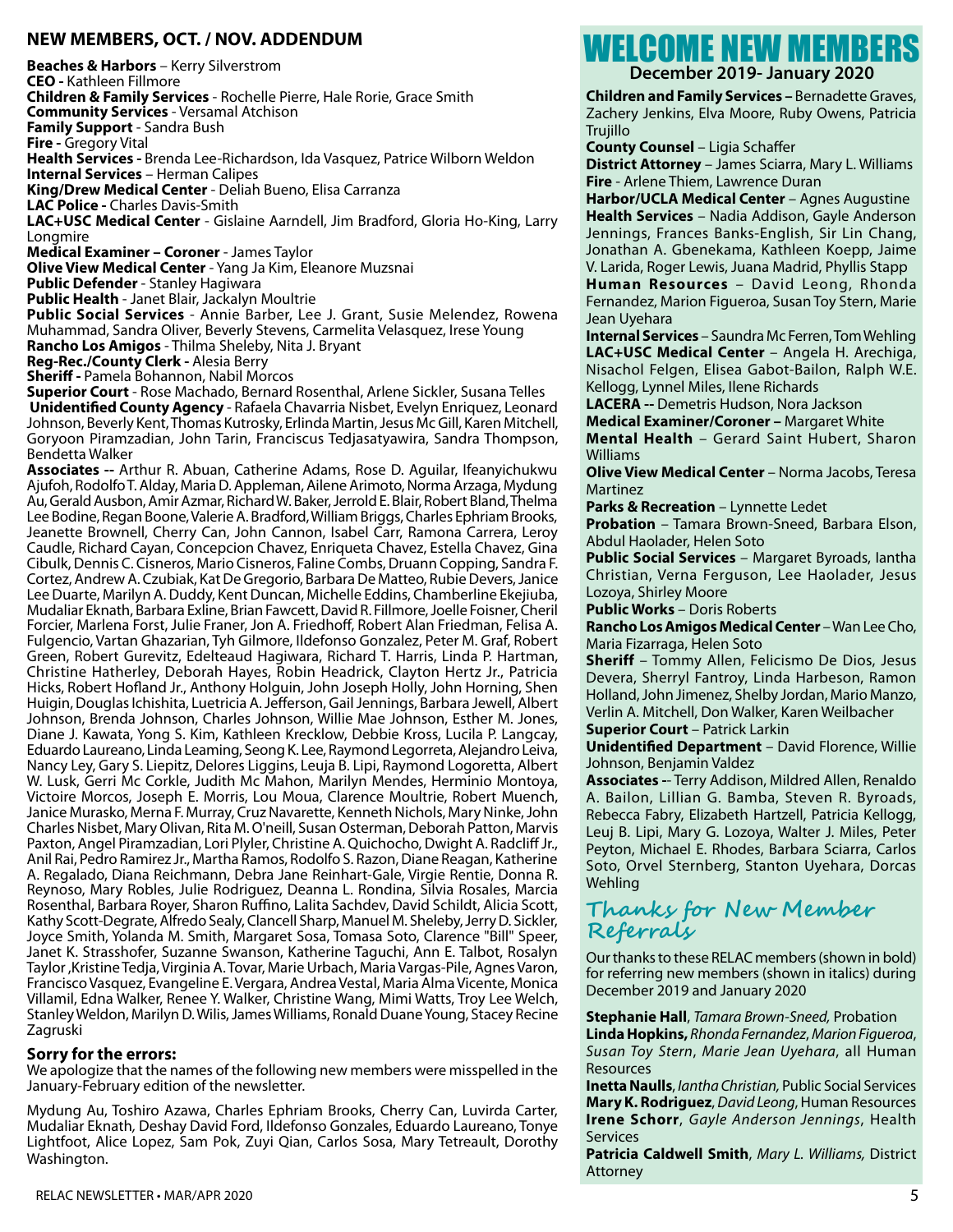# **REGIONAL ACTIVITIES**

*by Diane Sandoval, Chair Regional Support Committee*



My committee has been at work planning RELAC's first meeting of the year in Lancaster. We are committed to holding two regional meetings each year. Our first meeting is scheduled to be held at the **Lancaster Elks Lodge, #1625, 240 East Avenue K, Lancaster on April 14.** Our second meeting in 2020 will be held in the fall at a location to be announced in a future issue of our newsletter.

Unfortunately, Three Roses Catering is no longer in the catering business; no worries – you will still enjoy lunch. The committee has decided to offer a box lunch catered by a local cafe at a cost of \$10 per person. Doors open at 11 a.m.; the meeting begins at 11:30 a.m. and lunch is scheduled for 12 noon.

Please come and join us. Visit with your neighbors, meet new friends and reconnect with co-workers. Needless to say, we will have door prizes; perhaps you'll be the lucky holder of a winning ticket. Please join us!

Mark your calendar today and send in the reservation form **no later than April 7 with your check for \$10 per person, payable to RELAC.** If you have any questions, please call the RELAC office at (800) 537-3522.



# **SPRING DRAWING**

It has been said that April showers bring spring flowers! In a gesture of our appreciation for your continued support, we want to shower you with dollars this April! All members are eligible for a special Spring Drawing of 40 prizes - \$25 each. To participate, complete the coupon below and mail it to the RELAC office, 1000 S. Fremont Ave., Unit 15, Alhambra, CA 91803-8802. Coupons must be received no later than April 9, 2020.

#### **Spring Drawing**

| Name ________                                      |
|----------------------------------------------------|
| Address <sub>______</sub>                          |
| $\left\vert \mathsf{City}\right\vert$              |
| $\begin{array}{c} \n\sqrt{\phantom{a}}\end{array}$ |
|                                                    |
| Phone<br><b>Please Print Clearly</b>               |
|                                                    |

# **What's Happening?**

*by Evelyn Gutierrez, Chair Special Events Committee*

We hope you are enjoying the Year 2020. There are a number of special events scheduled in March and April which you may wish to visit. We wish you a happy and healthy New Year.

#### **L.A. Marathon Health & Fitness Expo – March 6-7**

L.A. Convention Center, South Hall – FREE 1201 S. Figueroa St.., L.A.

## **Festival of the Kite – Sunday, March 8**

**12 – 5 p.m.** Redondo Beach – Pier – FREE Music and prizes for the best handmade kite.

#### **St. Patrick's Day Parade – Saturday, March 14**

**11 a.m.** - Hermosa Beach – Pier Avenue to 10<sup>th</sup> Street Floats, bagpipers, and marching bands. FREE

#### **Cesar Chavez Celebration – March 24 – 6 p.m.**

East L.A. Library – 4837 East  $3^{rd}$  St., L.A. Chavez video, Mariachi performance, refreshments, Mexican pan dulce and champurrado. Cesar Chavez books for children. FREE

**L.A. Art Book Fair – April 3-5 - 9 a.m. to 6 p.m.**  Geffen MOCA (Museum of Contemporary Art) 152 N. Central Ave., L.A. - FREE

#### **Blessing of the Animals – Saturday, April 11**  El Pueblo de Los Angeles (Main St.) – **2 p.m.** Carry or walk your pet in the procession. FREE Olvera Street, music, dancers and food available.

**Cinco de Mayo Fiesta – Sunday, April 26 11 a.m. – 6 p.m.** Downtown –  $1^{st}$  & Broadway Latin American food available, music and special performances. FREE

# **FOR SAL**

*Inglewood Park Cemetery. Selling a double capacity space in an excellent location: 63 Grandview Terrace (lawn crypt), Grave (B). Includes the opening and closing, endowment care and the headstone. Asking \$19,349 or best offer. (No more plots available in this garden). E-mail: Waltertubbs1004@ gmail.com or call Walter at (323) 326-5594.*



*NEW MEMBER -- New RELAC member David Leung, a retiree of the Department of Human Resources, and wife, Mee, attended RELAC holiday celebration in Diamond Bar in December. (Photo by Ida Ramos)*



### **RELAC Members Enjoy RV Camping**

*RELAC members enjoyed RV group camping at Pechanga RV resort on Jan. 26. The next event will be March 22 at Banning Stagecoach KOA. Reservation forms are available on the RELAC website at relac.org.* 



Г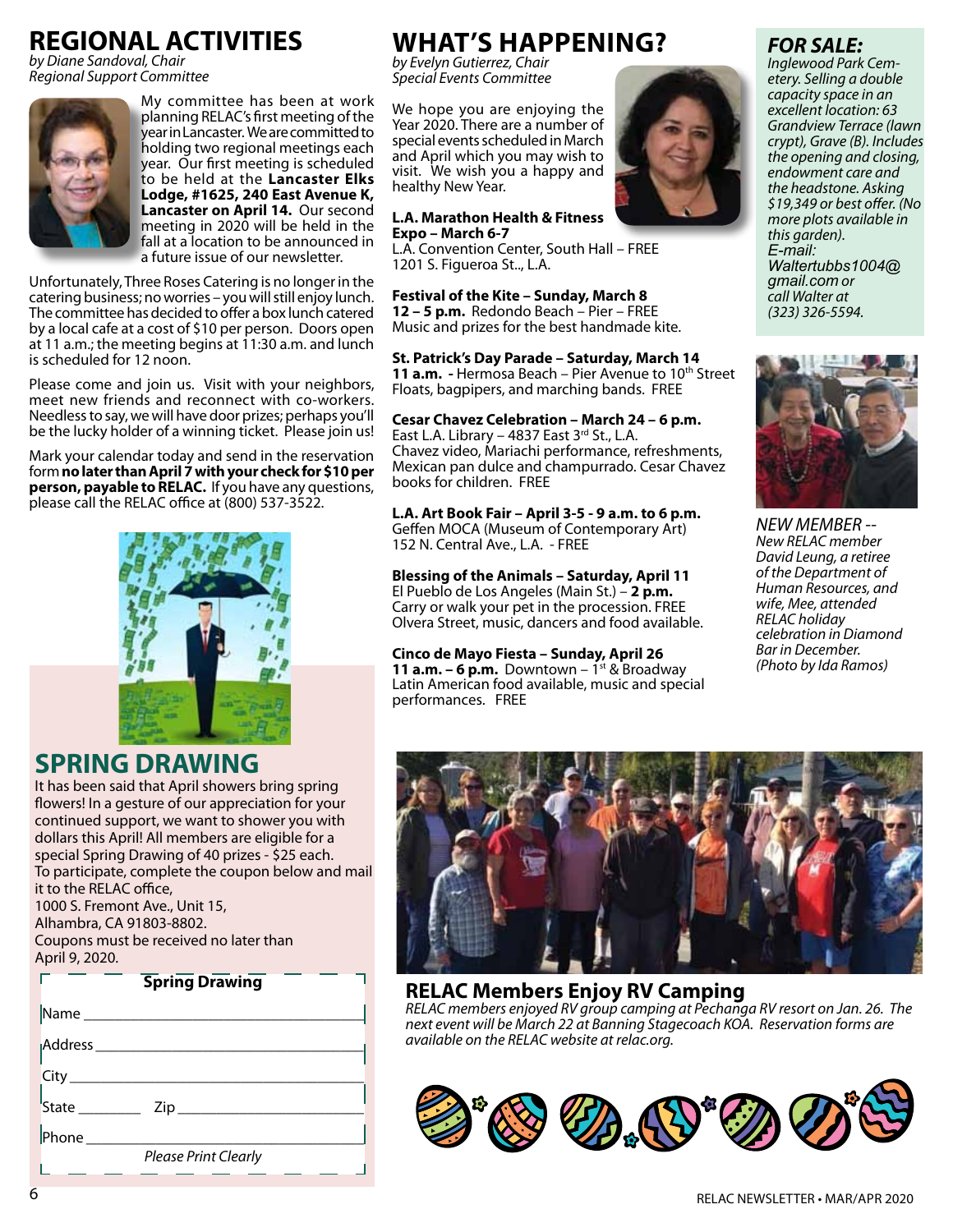

*RELAC Directors Brian Berger, Don Fandry and Linda Hopkins at 2019 March for Babies Walk*

### **March with RELAC March for Babies 2020** *by Evelyn Gutierrez, Chair*

*Community Support Committee*

**Save the Date: Saturday April 25** for the annual L.A. County Team March for Babies Walk in downtown Los Angeles at the County Grand Park, across from the Music Center. **Registration: 6:30 a.m. – Walk: 8 a.m. – three mile walk.** RELAC team co-captains: Linda Hopkins and Brian Berger.

Last year our RELAC 2019 Team, RELAC Board members and supporters donated over \$5,300 to help fund research and medical support for families at risk for premature births.

This year our RELAC Team goal is \$6,000. Your donations will help March of Dimes **ADVOCATE** for policies that prioritize and promote the health of moms and babies, **PROVIDE RESOURCES** and programs to help moms (family members and friends) throughout their pregnancies, **UNITE COMMUNITIES** and RELAC members through special walkathon events and **PROMOTE PARTNERSHIPS** with companies and community-based organizations committed to helping families in need.

Join RELAC as a supporting member of our Walk for Babies Team and help us raise critical funds needed to help build a brighter, healthier future for generations to come.

If you wish to donate online you can visit our official March for Babies RELAC Team website at www. marchforbabies.org/team/RELAC.

RELAC Team Captain Linda Hopkins can be contacted for RELAC Walk t-shirts (\$15) at lhopkins1054@gmail. com. If you wish, you can also mail a donation made payable to March of Dimes to our RELAC office at 1000 S. Fremont Ave., Unit 15, Alhambra, CA 91803-8802 or call (800) 537-3522 for additional information or visit our website www.relac.org.

# **Members Enjoy RELAC Holiday Meeting Raffle Winners**





#### *County Family Celebrates with RELAC*

*It was a family affair at RELAC's December holiday meeting for Carmen Quinones, center, who was joined by her daughters Jennifer De Leon, left, and Elizabeth Eberhard, right. Quinones retired from the Mental Health Department in 1992, De Leon from Sheriff's in 2013, and Eberhard from Mental Health in 2016.*

# **Great Discounts on Tickets and Services Just Got Better for RELAC Members**

Recreation Connection, which RELAC has contracted with to provide great discounts nationwide to our members on tickets and services, is now TicketsatWork.

The discounts, provided at no cost to RELAC, include entertainment and travel offers, including hotel savings up to 60%, nationwide concerts, sporting events, Las Vegas shows and Broadway; and top theme parks, including Disney, Universal, and Six Flags. There are also discounts on electronics, apparel, cars and flowers.

To access the offers, go to RELAC's website at relac.org and click on the special announcement. Use RELA (not RELAC) as the organization code.

RELAC members will receive a welcome gift of \$10 off their first purchase over \$100.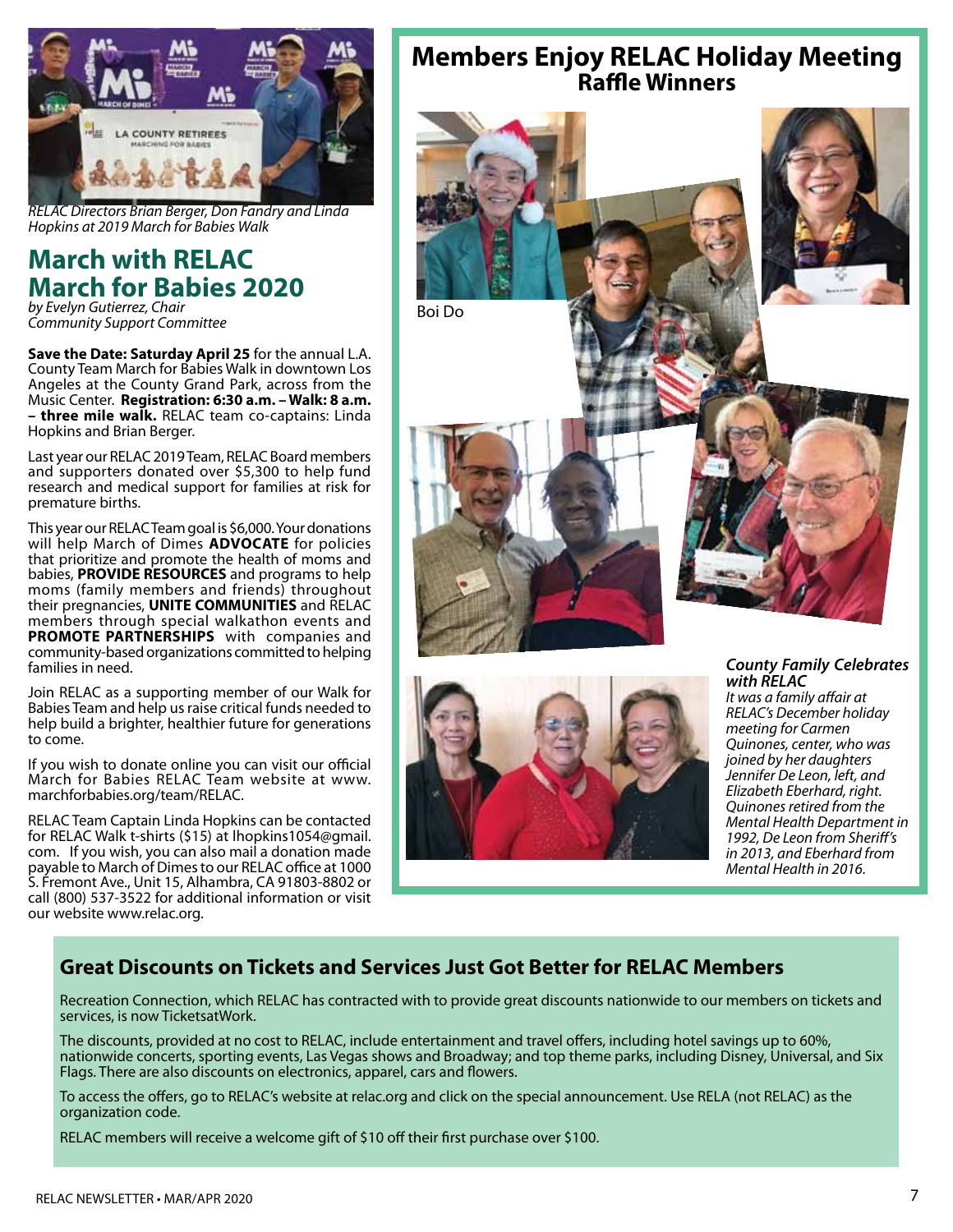Keeping Up With Retirees *We asked four RELAC members to let us know what they have been doing since retirement. Their articles follow.*



*Hahn*

### **PATRICIA SENETTE-HOLT**

My career with the County of Los Angeles spanned one year short of five decades. It began with an entry level position with the Department of Public Social Services in 1963. I was soon off to the Registrar-Recorder and Road Departments for a brief period. I'll never forget working at Juvenile Hall, where I cried after hearing the announcement of John F. Kennedy's assassination. While serving as secretary to the assistant chief of Probation, I was asked to interview for a position in the Office of Supervisor Kenneth Hahn. I was hired and became secretary to his chief deputy. I continued my education at California State University at Northridge and earned a bachelor of art degree in sociology, which prepared me for my career at the Area Agency on Aging, Department of Senior Citizens Affairs as a senior planner and staff liaison to the Area Agency on Aging Advisory Council. The Advisory Council was an advocacy arm of the department that advocated on behalf of senior citizens on issues such as senior employment, transportation, housing and health care.

After a merger, the department was renamed the Department of Community and Senior Services and I was promoted to the position of executive assistant to the director. My assignments included staff liaison to the Commission on Aging (LACCOA) and public information officer. In this position I coordinated the annual Older Americans Recognition Day. The Board of Supervisors honors older Americans nominated by their respective cities and an older adult celebrity. My most memorable celebrities were Mickey Rooney and Doris Roberts. I was also tasked with coordinating LACCOA's countywide health fairs in each supervisorial district, sponsored by the Board of Supervisors.

Since retiring in 2012, I have been busy as chief operating officer of Arius Records, Inc. (ariusrecords.com), a music production company. We invite you to listen to the songs from our limited edition albums "Green Dolphin Street Revisited" and "Return to Paradise" on the Green Dolphin Street YouTube TV channel. I am also enjoying my role as the company's chief editor of the Arius Live! e-newsletter. The newsletter's content is aimed at providing our subscribers with current as well as nostalgic information about the music and amusement industries and pop culture. You may subscribe at patricia740919@gmail.com.

My leisure time is spent with my husband, Bernard, of 24 years. Together we have enjoyed touring the Rhode Island mansions; Saratoga Springs, New York; Franklin D. Roosevelt's home in Campobello Island, Maine; the Grand Canyon, not to mention vacations in Florida -- Miami, Ft. Lauderdale and Tampa, New Year's Eve in New Orleans, and the historic areas of Charleston, South Carolina and Savanah, Georgia. My favorite local vacation spots in California are Ojai and Palm Springs. I really enjoy getting together with a group of retirees for luncheons!

My bucket list includes trips to Egypt, the Ivory Coast and Dubai and an ocean cruise to Alaska.

We have been blessed with two lovely daughters, Lisa and Carla, and five granddaughters (Breanna, Treasure, Rachel and twins Mariah and Mellissa). Our family has recently been blessed with the birth of our first great-grandchild, Tahj. He is the highlight of our family's inner circle.

### **JUDITH FOX** Just as my County

career started in 1979, I was laid off - but shortly after was



rehired. My career started at the Hall of Administration with Facilities as a word processer in the Real Estate Department. I even took a shift at the switchboard. At that time all the leases had to be typed and we used carbons. It was an interesting time. Then came the dawn of technology. First it was a cassette attached to the typewriter, then Selectric typewriters, then an early IBM touchscreen and the latest in software. By the time I retired, it was flat screens connected to the Internet. It was so great, if you had any problem, you just called the tech section. I missed all that when I retired as I wasn't savvy figuring out the computer.

From the Hall of Administration we moved to 6th and Vermont. While there, the subway was being built on Vermont and right next door. The last stop in my career was at 2nd and Hill. By that time, most of Facilities had been incorporated elsewhere and we were part of the Chief Executive Office. I was with the same department for 27 years, retiring in 2002 as a secretary 1. Thank you, as we used to say, Mother County.

I met my husband in 1989. We did a lot of traveling: drove across country to Key West, Florida; Alaska - three days on Holland America and the rest inland; England, Scotland, Wales and Ireland, all of Italy except Sicily; Mexico City. We were in Hong Kong the day it reverted back to China. The QE2 (Queen Elizabeth Two) was in the harbor waiting to take anybody who wanted go back to England; Chiang Mai, Bangkok, Israel and Egypt, and Russia when Gorbachev opened up the country. We started at St. Petersburg and then flew to Sochi, stopping in different places along the way. We left from Moscow.

I have lived in Alhambra for 31 years. After my husband passed away in 2006, I joined the Newcomers and Friends of San Gabriel Valley, and have taken many interesting tours with the group.

I got interested in genealogy after retiring and spent three years making family albums for my seven nieces and nephews. I have done a lot of traveling visiting family – including 19 great-nieces and nephews, and one great-great niece and one great-great nephew -- in Fresno, Baltimore, New York, Rancho Mirage, and Arizona. I take bus trips to casinos, especially the Viejas in San Diego.

Thanks to the great County health plan, I was able to have both hips replaced. I have enjoyed going to the RELAC luncheon and membership meetings, especially the ones at the Arboretum.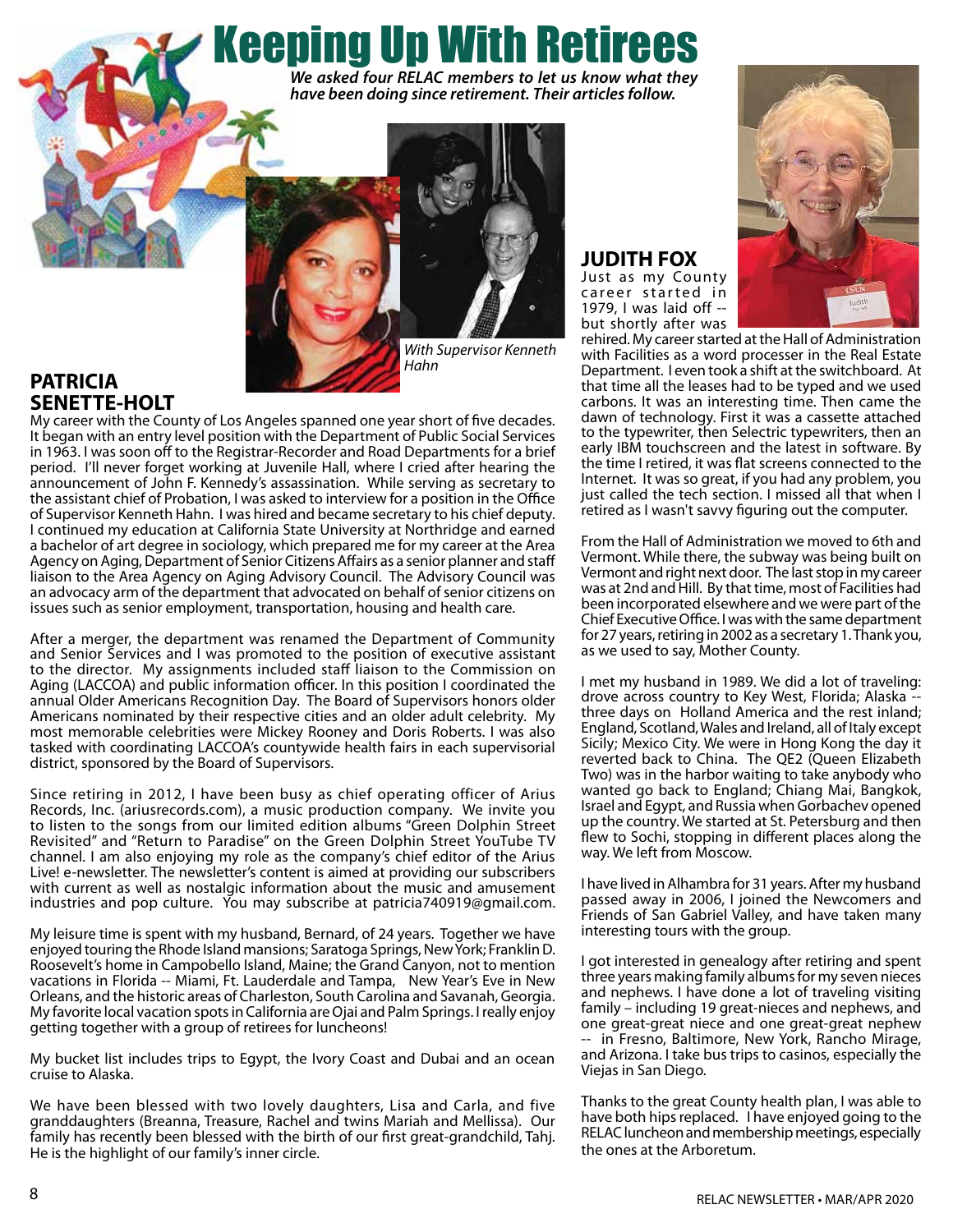# **GLEN DRAGOVICH**

1980 was a big year for me. After graduating from college, I accepted my first job offer, with the Auditor-Controller as an accountant-



auditor, and got married to my now-wife of 40 years, Linda. My plan was to get a couple years of experience and move on. However, after the first few years, I came to realize how fortunate I was to have the vast opportunities available within the County.

After four years with the Auditor-Controller, performing audits and cost studies, I moved to the Chief Administrative Office (CAO) as a management analyst doing budget work. During my 17 years at the CAO I was fortunate to have gotten a variety of experiences and meet people throughout the County. I spent time working the budgets for health, social services, justice and public safety, and general County departments. These experiences allowed me to work my way up to assistant division chief.

In 2001 I had the opportunity to join the Sheriff's Department as an assistant director in the Administrative Services Division. I was responsible for the budget and accounting services. During my 15 years with the Sheriff's Department I was promoted through the ranks to division director, which is at the level of a sworn division chief.

I retired in 2016 from the Sheriff's Department and Linda, a first-grade teacher, retired with me. The timing was perfect. Both of our daughters got married within a year of our retirement. We are lucky to have gained two amazing son- in- laws to our family.

Retirement has allowed us time to do some traveling within the U.S. We've visited Maine, Nashville, Hawaii, and Florida. We have also enjoyed cruising. First, up the coast to Vancouver, Canada, which ended up being an eventful cruise as we hit rough waters with waves coming over our balcony on the eighth level. We have also taken a Mediterranean/Adriatic Sea cruise visiting Italy, France, Greece, Croatia, Montenegro, and Spain.

As we all know, life does not always go as planned. In 2018 our life took a detour; Linda was diagnosed with cancer. After surgery and eight months of chemotherapy, she is cancer-free. When Linda got her strength back, we took a cruise of the Mexican Riviera and look forward to our upcoming European cruise.

We are enjoying babysitting our eight-month and 16-month-old granddaughters two days a week. It keeps us busy, but love every minute of being grandparents. When not traveling or babysitting, we still find time to hit the gym on a regular basis. Most recently I was asked to help out the Chief Executive Office as a 120-day employee.

I am grateful for having worked with the County, which has enabled us to enjoy this wonderful retirement of ours. I highly recommend retirement to anybody that asks how things are going.



#### **ALONZO WHITAKER**

I arrived in Los Angeles on July 11, 1965 from rural Nacogdoches, Texas and started working at General Hospital on March 7, 1966 in the Dietary Department as a food service worker. My next job was as a custodian. In July 1967, my brother, Clifford, and his family went to Texas to visit family and he returned with my high school



sweetheart, Alice Marie Perkins. We got married on Oct. 27, and have been married for 52 years. We had two daughters and now have four grandchildren, three boys and one girl.

I furthered my career by taking an examination for parking lot attendant at General Hospital, working in the position there until I transferred in 1972 to Martin Luther King Medical Center, which was closer to my home in Compton. About two years later, I passed an examination for security officer I, and transferred to the Natural History Museum. A year later I transferred back to MLK as a security officer II. I passed a test for security officer III and started going to Compton College, taking classes for an associate degree in police science. I went to night school and took classes to be promoted. During this time, I volunteered to attend the Los Angeles Sheriff's Reserve Academy. I worked at MLK, and went to the Sheriff's Academy on Mondays and Sundays for six months, graduating on Aug. 7, 1977, as a reserve sheriff's deputy/officer.

After graduating from Compton College, I enrolled at Long Beach State University and got a bachelor's degree in criminal justice in 1981. During this time I took an examination for chief of security for the County as there was an open position at Harbor/UCLA Medical Center. I was one of 20 employees who filed, and in February 1982 I got the job. Later I was appointed safety officer for Harbor/UCLA Medical Center and remained there 13 years. In addition, I was one of the initial Toastmaster members at the hospital.

In 1994 I was transferred to Olive View Medical Center as the captain, and I spend 12 years at "The View." While there I was involved in starting the metal detection program, which reduced criminal activity. During this time, the Office of Public Safety (County Police) began to merge with the Sheriff's Department. The County paid for all safety police management staff to go to Rio Honda Police Academy for four months, working toward peace officer standard of training (POST) status. I was then transferred to MLK Medical Center as the captain at that facility and served two years. I finally decided it was time to retire. When Headquarters heard that I had filed the paperwork to retire, I was transferred to High Desert Hospital, which was only 16 miles from my home in Palmdale. I was commuting 80 miles one- way to MLK, so this was a welcome transfer.

I retired on March 30, 2003 with 37 years of service. What a great ride!

When I retired, I helped my wife with her daycare business. After one year I started working at Antelope Valley College as a sergeant on the evening shift for about five years. I also volunteered at the Palmdale Red Cross, where I taught CPR and first aid to the citizens of Antelope Valley. On May 12, 2015, I attended the Lancaster/Palmdale Sheriff's Station Community Academy.

My wife and I continue to support our community through attending events such as the Palmdale Partners Academy. We have gone on three cruises to places such as Ensenada, Cozumel, Haiti, and Jamaica. We continue to strive to stay in great shape, not only mentally but physically by attending a local Crunch Fitness gym. I continue to live my life to the fullest and am having the time of my life.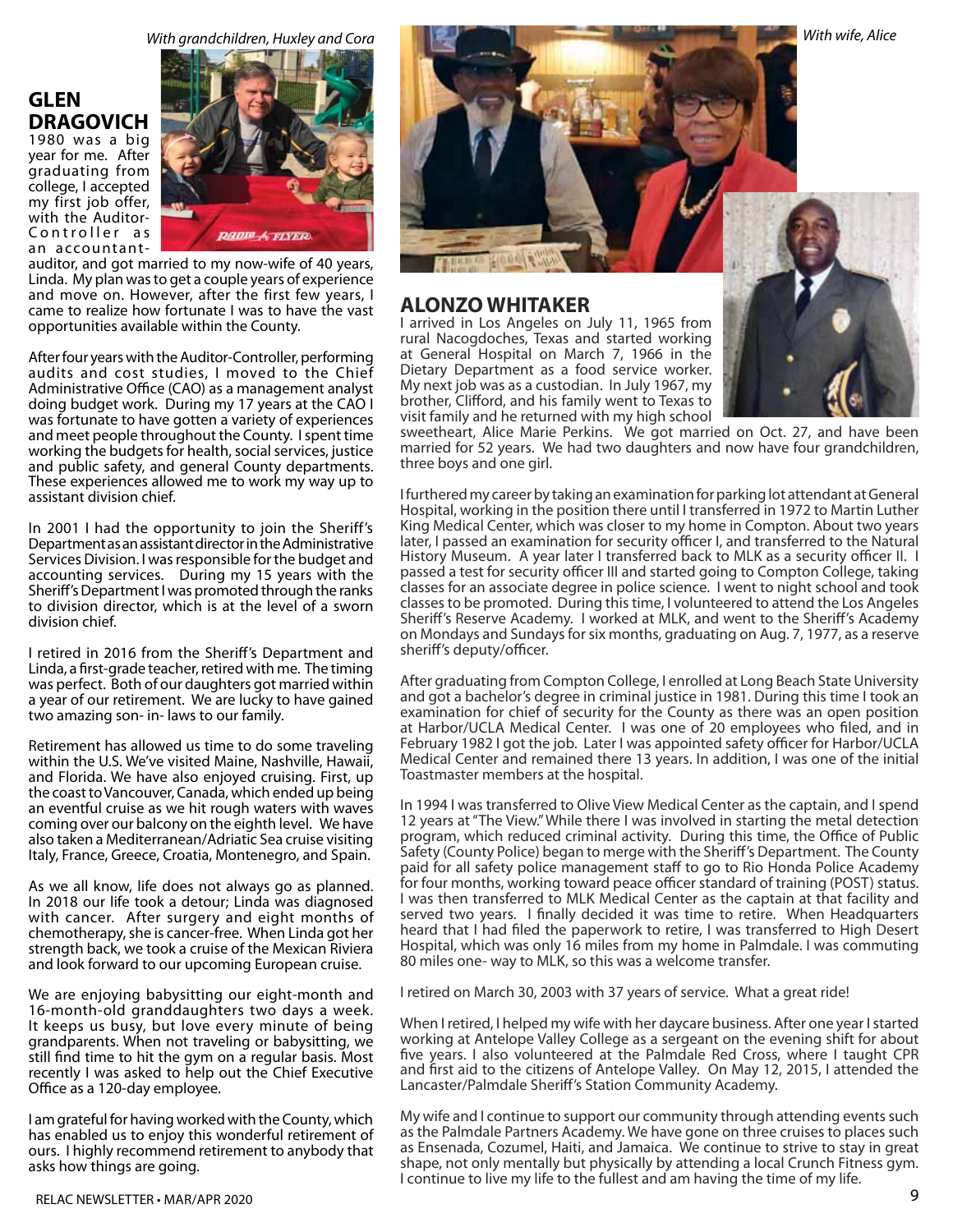

On behalf of the Quality and Productivity Commission, I write to thank you for your sponsorship of our 33rd Annual Productivity and Quality Awards ceremony and generous contribution of \$1,000. RELAC is an invaluable corporate sponsor and we appreciate your ongoing support. The innovative, creative, and quality improvement projects recognized at the PQA ceremony are expected to result in an annual benefit to the County of more than \$420 million, including cost avoidance, cost savings, and new revenue. We are proud to have partnered with you to recognize the best in our County workforce and their impact on the communities they serve.

#### **J. Shawn Landres, Chair, Quality and Productivity Commission, Los Angeles County**

I appreciate being asked to be a feature about retirees. I have always enjoyed reading your articles, which cover many issues. Thanks for being a volunteer. **Scott Carrier, Long Beach, California**

Outstanding job on the newsletter. The Spada family will be happy (with the article published on the death of Phil Spada). Wish you the best in 2020.

#### **Lakshmanan Sathyavagiswaran, Retired Chief Medical Examiner-Coroner**

Thank you for printing the photo of the retired health managers in another outstanding edition of the newsletter. You make us all look good! **Barry Hunt**, **Inglewood, California**

You do such a great job on the newsletter. **Craig Harvey, Aguanga, California**

Love reading your column(s) in the RELAC newsletter – you are certainly up to date on all the County news, gossip and buzz. I will be retiring as director of Child Support Services Department on Feb. 29 – after 20+ years of County service. Went by in the blink of an eye

#### **Steven J. Golightly, Ph.D., Director, Child Support Services**

Happy holidays and thank you for my pocket calendar. It helps me track my volunteer activities for several groups and donations at a glance! Especially since one group wishes to have a recounting of my activities. Happy New Year 2020. Former and happily retired county (little "c") librarian.

#### **Vickie Guagliardo, La Crescenta, California**

RELAC, thinking of you with heartfelt thanks. I want you to know how much you're appreciated!

#### **Albertha Handy, Compton, California**

RELAC, thanks! Warmest thoughts and best wishes for a wonderful holiday season. **Winnie Lang, Beverly Hills, California**

RELAC, thanks! I want to thank you for sending me a birthday card and a greetings card. You guys are doing a great job. I've been with you a long time (since March 1986). Keep up the good work.

#### **Sam Schultz, Northridge, California**

RELAC, let me apologize for not having written sooner regarding my win of the Valentine's Day drawing of 2019. A very pleasant surprise after never having won anything before. Thank you, and more good luck for me.

#### **Alice M. Gunn, Edmond, Oklahoma**

RELAC, Happy New Years for the wonderful Outreach Committee! I am amazed and appreciate the work you are doing – sending all the birthday and Xmas cards. I was 94 years old last September and recently moved from my two-story house in Dana Point to a small level condo in Lake Forest, with my two cats.

#### **Ilse Kraemer, Lake Forest, California**

RELAC, thank you once again for my pocket calendar and the great job you all do for all of us! Happy New Year!

#### **Dee Parrish, Clarkson, Michigan**

# **Tuskegee Airman RELAC Member Ted Lumpkin, Jr. Celebrates 100**

*by Jason H. Williams*

In RELAC's September/ October 2019 newsletter, readers were informed about RELAC member Theodore "Ted" G. Lumpkin, Jr.'s military service as a documented original Tuskegee Airman , who as a second lieutenant in the U.S. Army Air



Corps was an air intelligence officer in the Western European Theater from 1944-45. During World War II, he was a member of 332nd Fighter Group, which consisted of the 99<sup>th</sup>, 100<sup>th</sup>, 301<sup>st</sup> and 302nd fighter squadrons. Ted was born on December 30, 1919!

This article will bring our readers up-to-date on his most recent activities, including several 100<sup>th</sup> birthday celebrations:

*Sept. 28, 2019* – Ted received the Lifetime Achievement Award from the Tuskegee Airmen Scholarship Foundation -- a group that was founded in 1978 to provide charitable services and educational scholarships to deserving students to honor deceased and living members of the Tuskegee Airmen. Over 250 people attended the event, hosted by the Wave's (94.7 FM) popular veteran broadcaster Pat Prescott. Ted was chosen for this award because of his distinguished service with Tuskegee Airmen Inc., as prior national board member, western regional representative, Los Angeles Chapter president and as an avid fundraiser and board member of the Tuskegee Airmen Scholarship Foundation since 2007.

Dec. 28, 2019 – Ted received a 100<sup>th</sup> birthday celebration, hosted by the L.A. Southwest Association of Realtors and the Consolidated Board of Realtist. Ted worked as a real estate broker after retiring from Los Angeles County in 1979. Over 150 friends and family attended.

Jan. 2, 2020 - Ted received another 100<sup>th</sup> birthday celebration, hosted by his family, and attended by over 200 family members, Tuskegee Airmen and friends – some who traveled from as far away as Northern California, Arizona, Georgia, North Carolina, New Jersey, Texas and Florida. Among family attending were three of his children, nine grandchildren and one grandson.

*Feb. 5, 2020* --Ted was special guest and speaker at a reception held by the County Department of Military & Veterans Affairs to kick off Black History Month, featuring a special art exhibit of the Tuskegee Airmen, on loan from the University of California at Riverside.



RELAC NEWSLETTER • Mar/Apr 2020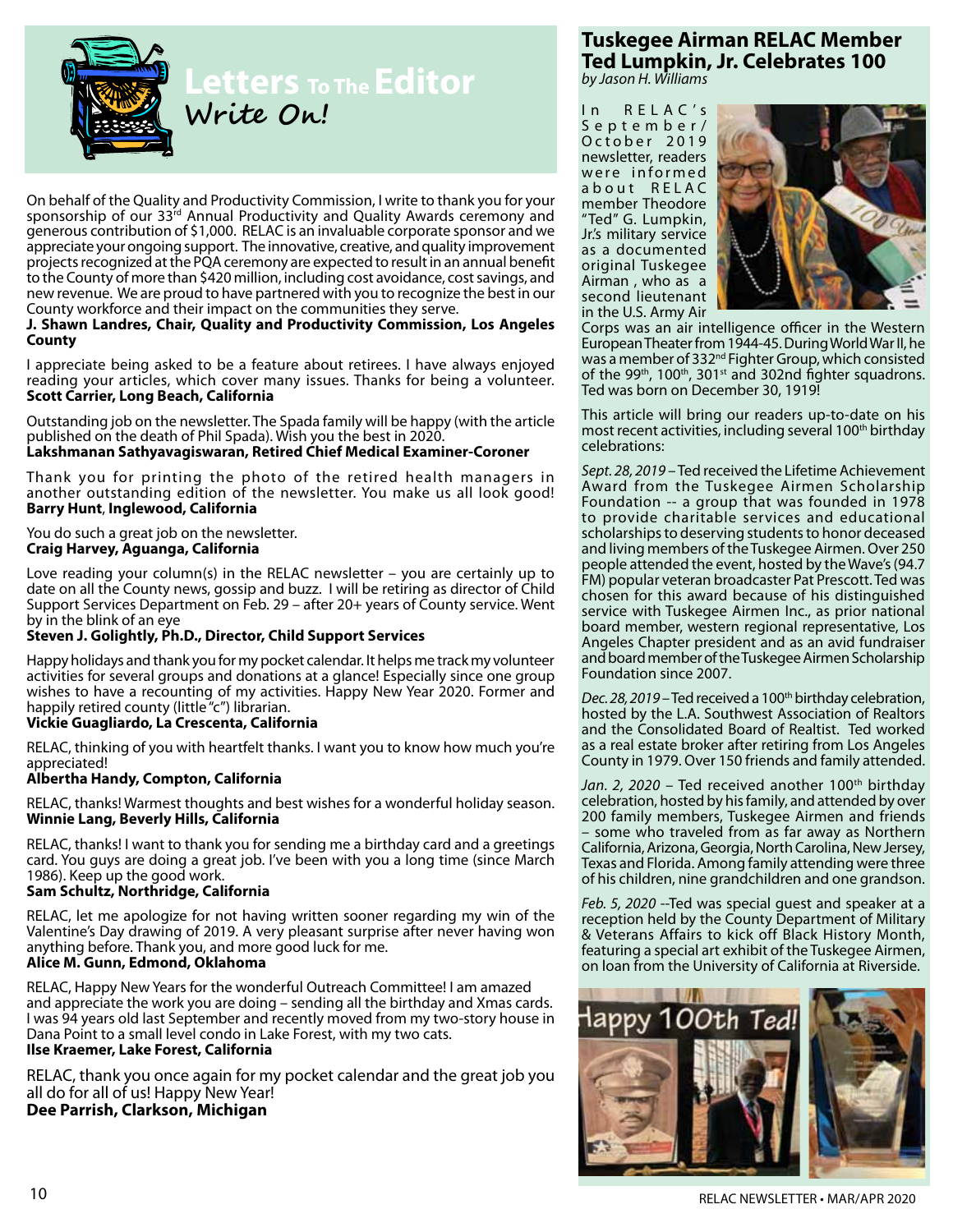# **Retiree Notes**



**Tony Bell Retires**

*Supervisor Kathryn Barger presents retirement scroll to Anthony "Tony" Bell at Jan. 21 Board of Supervisors meeting in recognition of his 18 years of service. Bell served as communications deputy and assistant chief deputy to Barger and former Supervisor Mike Antonovich.*



**Department Head Reunion** *Former County department heads meet for lunch each December at the old County hangout TAIX restaurant in Los Angeles. Catching up at the last reunion were, from left, top row: Russ Guiney, Parks and Recreation; Harry Stone, Public Works; Dr. Lakshmanan Sathyavagiswaran, Medical Examiner-Coroner; Philip Browning, Children and Family Services. Third row: Dr Thomas Noguchi, Medical Examiner-Coroner; Harry Hufford, Chief Administrative Office; Marv Southard, Mental Health; Stephanie Klopfleish, Community and Senior Services; Sheryl Spiller, Public Social Services. Second row: Connie McCormick, Registrar-Recorder; Brian Berger, Animal Care and Control; Joseph Kelly, Treasurer-Tax Collector; Joanne Sturges, Executive Office, Board of Supervisors; Pastor Herrera, Jr., Consumer Affairs. Front row: Lynn Bayer, Public Social Services; Sandy Reuben, Library; Mark Saladino, County Counsel.*



#### **DHR Retirees Reunion**

*RELAC members Sylvia Collier, Linda Hopkins, Milena Rada, Alice Parker and Authra Waterhouse welcome new RELAC members Marion Figueroa, Jean Uyehara, Rhonda Fernandez and Susan Toy Stern at Jan. 27 reunion of retirees of the Department of Human Resources. The DHR retirees, who get together three to four times annually, met for lunch at Luminarias in Monterey Park. Of the 11 in attendance, nine were RELAC members. Shown from left to right are Figueroa, Collier, Uyehara, Hopkins, Fernandez, Toy Stern, Rada, Parker and Waterhouse.*



#### **Retiree Ray Leyva Heads Probation Department**

*RELAC member Ray Leyva, who most recently served as undersheriff, began his newest adventure after retirement on Jan. 17 as the County's interim chief probation officer. He replaced Terri L. McDonald, who retired after serving as the chief probation officer for three years. Leyva retired from the Sheriff's Department as a commander in February 2016, but returned to serve as an executive assistant retiree from December 2018 to March 2019. "I worked with Ray during my time at the Sheriff's Department, and I am confident that under his leadership, this department will continue to set the standard in our work with clients and the community," said McDonald. "Saying goodbye is rarely easy, but I am more than confident that I am leaving this amazing department in capable and supportive hands." Leyva worked in the Sheriff's Department for 30 years.*



#### **Scott Minnix Retires**

*Supervisor Mark Ridley-Thomas presents retirement scroll in December 2019 to Scott Minnix, head of the Internal Services Department. Minnex returned to Texas, where his family had remained during his three years at L.A. County. Ridley-Thomas praised Minnix for infusing the department "with infectious energy, unparalleled work ethic and innovative ideas." He said Minnix "worked tirelessly to modernize the organization and transform the culture, always leading by example." Minnix's chief deputy, Selwyn Hollins, was named acting director.*



# **90th Birthday for Former Supervisor Pete Schabarum**

*Former Chief Administrative Officer Harry Hufford (at right) and wife, Jan, stopped by Indian Wells home of former Supervisor Pete Schabarum to wish him a happy 90th birthday in January. All are RELAC members.*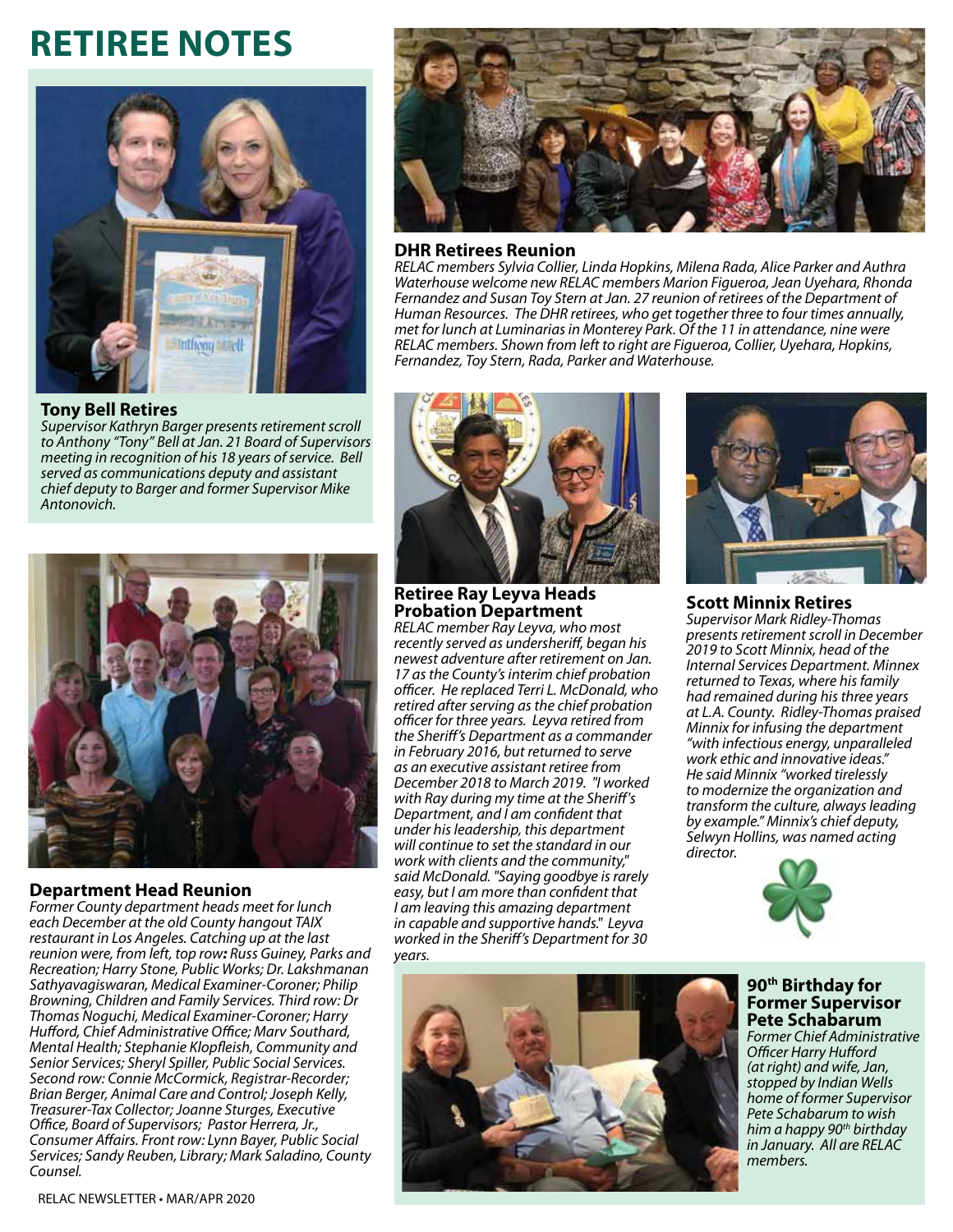# **Former RELAC Office Manager Pat Koulos Succumbs to Cancer**

*by Judy Hammond, Newsletter Editor* 

Former RELAC office administrator Patricia "Pat" Koulos, a 22-year County employee, died Jan. 14, 18 months after being diagnosed with brain cancer.

The Glendora resident, who had undergone radiation and chemotherapy since her diagnosis, was hospitalized Jan. 1 and transferred to a hospice seven days later.



Koulos, 74, worked at RELAC's Alhambra office from 2007 to Feb. 28, 2019, serving as secretary to the Board of Directors and

assisting with the newsletter before becoming office administrator in January 2015. She resigned several months after learning she had cancer.

A memorial service was held Feb. 4 with a rosary and mass at St. Martins de Porres Catholic Church in Yorba Linda. Graveside services were Feb. 10 at Holy Sepulcher Cemetery in Orange.

She is survived by her son, David Seward, and two grandchildren, Cole and Ella. One of her favorite activities was attending the sports of her grandchildren: baseball for Cole and soccer for Ella. She also leaves her sister, Geri Collins, and life partner Jeffrey Samsom.

"Patty and I were not married, but considered each other life partners," said Samsom. "We had known each other since 1965 in the CAO. We had a great life partnership which ended far too soon, but now she is at peace after a long and terrible struggle."

Koulos, nee Collins, was born in 1945 in Los Angeles. The family moved to Glendale, Arizona in the early 1950s. The two girls returned to Los Angeles in 1962 and finished high school.

Koulos worked in the Chief Administrative Office from 1963 through 1985, beginning in the steno pool one week after high school graduation. She ended her County career as executive secretary to Chief Administrative Officer Harry Hufford, retiring shortly after he left the County. While in the CAO, she worked for Assistant CAOs Ted Reed and Dick Baird, and Division Chief Bill Leone.

Hufford said he met Koulos when she was assigned to the Budget Division of the CAO at the beginning of her career and she immediately became his "go-to" person for dictation. "She was fast, accurate, and pleasant. I chose her to follow my career from Budget Division, to the Election Special assignment, and ultimately to the CAO executive suite. She was unflappable, smart as a whip, and a great friend."

Koulos spent several years "purely retired" after leaving the County, enjoying traveling with her husband, Harry – who was a 36-year County employee -- and spending time with friends and family. She started to work several days a week "off and on" at the RELAC office following her husband's death in 2006. "Working for RELAC was supposed to be a temporary thing, but here I am 12 years later," she said in 2019. "I truly enjoyed working with the RELAC Board members and staff and interacting with our members over the years."

RELAC President Dave Muir said Koulos' retirement left a huge void. "Pat possessed extraordinary capabilities. Her work was always of the highest quality, and her proactive approach and sense of responsibility played a big part in making sure all of the Board's responsibilities were carried out in a timely manner."

Board member Greg Walia, who as head of the Office Management Committee supervised Koulos, worked with Koulos from their CAO days in the mid-to late '70s and then again at RELAC for 12 years. "Her professionalism, dedication to work with office staff and our members set a standard that is challenging to match. On a personal note, I admired Pat and loved her for the person she was. She will be greatly missed by all at RELAC. "



# **Former Golf Course Manager Ruben Z. Mares Dies at Age 91**

Ruben Z. Mares, a 31-year County Parks and Recreation employee whose "pocket-in-one" incident at Los Amigos Golf Course landed him in the pages of a 1972 "Ripley's Believe It or Not" book, has died at age 91.

Mares, a World War II veteran, started with the County as a groundskeeper in 1955 and worked his way up to become a golf course manager at Los Amigos, Santa Anita and Whittier Narrows golf courses before retiring in 1986.

While Mares was working on the third-hole green at Los Amigos, a golfer teed off 145 yards away and launched his ball straight into Mares' hip pocket. Ripley's published the story, along with Mares' drawing of the incident.

The RELAC member passed on his passion for golf by teaching each of his children how to play. His eldest daughter, Catalina M. Figueroa, recalls that he would occasionally take them with him for weekend visits to his courses, ensuring all was well and that the golfers were enjoying the challenge of the course's design and its water and sand traps.

He would check that the shorter and denser turf on the greens for all 18 holes was cut and maintained to an exact height, as the way the grass was cut influenced the direction and speed the golf ball would roll. He also used to identify trees, shrubs, and grasses, then quiz his children during their family outings. Once after a celebrity tournament in the 1970s, Mares returned home and asked his children to shake his hand because he had shaken the hand of Jack LaLanne.

One of his sons, John, followed his footsteps and works for grounds and maintenance, mowing and maintaining high school sports fields.

Mares was a vintage car enthusiast and proud owner of a 1965 Golden Hawk Studebaker and a 1955 T-Bird.

He joined the Army at age 17 to serve in WWII's Big Red 1 Infantry Division in the Allied occupation of Germany and again during the Korean conflict. After the wars, he served in the National Guard until 1959. He worked as a steelworker in Los Angeles before going to work for the County.



Mares is survived by his wife of 65 years, Manuela, six children, eight grandchildren and five greatgrand children. Funeral services were held at Calvary Cemetery Los Angeles in December 2019 following his death on Nov. 24.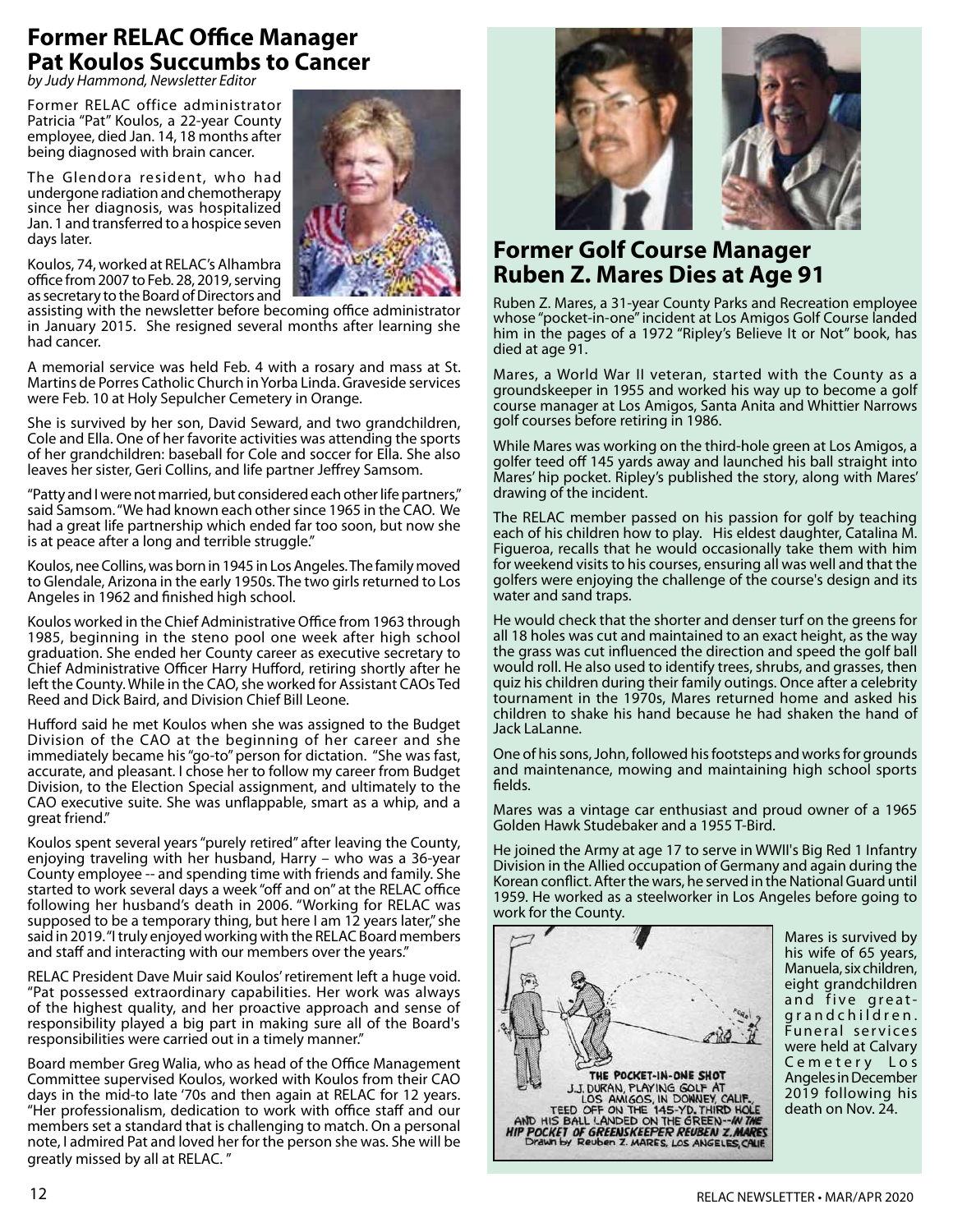



The County is working to improve its hiring process after finding that the average time to hire an employee – from the date of application to start date -- is about 5 ½ months, with some departments taking as long as 273 days. One possibility is the elimination of the appraisals of promotability. Human resource managers say there are other testing tools that can be administered more quickly and provide a more objective and unbiased assessment. Civil service rules relating to recruitment, examination and hiring processes – most of which were adopted more than 30 years ago – are also being reviewed. Not only do they slow down the hiring process, the antiquated regulations cause departments to struggle to match technology, culture and best practices.

Last year the Sheriff's Department had at budget deficit of \$63.4 million, prompting County supervisors to impose a hiring freeze and a plan to cut expenses. While some positive changes were made, it evidently wasn't enough to solve the problem. Officials say the department may have even a higher deficit at the end of this fiscal year (June 30).

Microsoft awarded \$3.3 million to upgrade all the computers in the County's libraries to allow digital workshops to teach students how to code, conduct research and explore careers in science, technology, engineering, and mathematics.

A Rand Corp. study found that more than 60 percent of inmates with a mental illness in the County jails would be eligible for diversion if there were more facilities capable of providing supportive care. About 30 percent –6,000 – of the inmates are in the mental health ward or receive psychotropic medication.

The L.A. County Fair can't take the heat….it has decided to reduce its daytime hours because high temperatures have kept attendance down. Former County employee Miguel Santana, who is chief executive officer of Fairplex, blames it on climate change. Temperatures in 2019 rose above 90 degrees on 14 of the 19 days of the event.

The County Museum of Art received a \$50 million pledge from W.M. Keck Foundation toward its \$750 million project to revamp the campus, bringing the total commitments to \$640 million. Meanwhile, opponents of the project (calling themselves The Citizens' Brigade to Save LACMA) took out a full page ad in the L.A. Times to urge the project be abandoned. The project would replace four buildings (with demolition set to start the end of February) with a single-story exhibition hall straddling Wilshire Boulevard. Opponents are upset that the new design makes the museum smaller and provides less gallery space for exhibition of art.

The press release issued by the County Public Health and Mental Health departments announced the opening of 32 Wellbeing Centers in schools across the County to address the social, emotion and health needs of students. The L.A. Times story had a different angle on the new endeavor, which is to cost an estimated \$12 million the first year: The focus of the Times' article was sexual health services to be provided, including birth control pills and condoms, tests and treatment for sexually transmitted infections, emergency contraception, pregnancy testing and referrals.

The architectural renovation plan approved by the Natural History Museum will keep the three fiberglass mammoths in the Lake Pit at the La Brea Tar Pits, preserve the '70s era George C. Page Museum, add a new exhibition wing and expand the lawn area. One of the three plans being considered would have relocated the mammoths from the pit to inside a gallery.

A District Attorney investigation into the deaths of horses at Santa Anita Racetrack in Arcadia made 27 recommendations for improvements, but found no criminal wrongdoing.

The County submitted a bid to purchase St. Vincent Medical Center in Westlake, which is in bankruptcy, to use for homeless housing and assistance.

The Registrar-Recorder had to send out a supplemental ballot to Pomona and Hawthorne voters because the initial one did not include the County's proposal for a property tax hike to raise funds for the Fire Department.

The new Youth Commission, to have 15 members who have been in foster care or the probation system, is charged with reforming policies that govern those systems, and will have the power to conduct site visits at County facilities and interview youth.

A fake letter that purported to be from the County Department of Public Health to Carson residents prompted the department to issue a press release to assure there was no immediate threat to the general public from the novel coronavirus, no special precautions were required, and people should not be excluded from activities based on their race, country of origin, or recent travel if they did not have symptoms of respiratory illness.

The Parks and Recreation Department says money it receives from recent increases in golf course green fees, lake location entrances, special events and facility use fees will be used to create a youth scholarship program, a free summer admissions program at Botanic Gardens for veterans, teenagers and teachers, and tiered pricing to expand partnerships with community-based organizations.

A new County ordinance to increase regulations at massage establishments is aimed at preventing human trafficking.

The Board of Supervisors voted to deploy 30 trailers committed by Gov. Gavin Newsom to serve as interim housing for families.

An empty County health building in San Pedro will be used as a 40-bed, three-year temporary emergency shelter, with 24/7 security, wrap-around services like mental health care, three daily meals and snacks, and outreach efforts in the encampments around the shelter.

The County's newly constructed East L.A. Entrepreneur Center offers business development workshops, access to capital, support with permits and licenses, and one-on-one counseling.

After UCLA said it could no longer operate a medical clinic on Skid Row, the County acquired it at no cost and will continue services to about 4,000 homeless patients.

The Animal Care and Control Department is helping homeless individuals figure out a way to take care of their pets. Sometimes, for example, all that is needed is a crate or grooming for a dog to be welcomed into temporary living space. If they can't resolve the problem, the department may temporary house and care for the pet(s) while the family finds stable, pet-friendly housing.

A new County policy prohibits the purchase of vehicles from companies that joined federal litigation opposing California's ability to set greenhouse gas and vehicle emission standards.

County supervisors approved the addition of 500 mental health treatment beds over the next two years.

The Assessor's Office annually assesses about 45,000 jet skis, sailboats, runabouts, cruisers, motor yachts, tugboats, and barges valued at \$5,000 or more.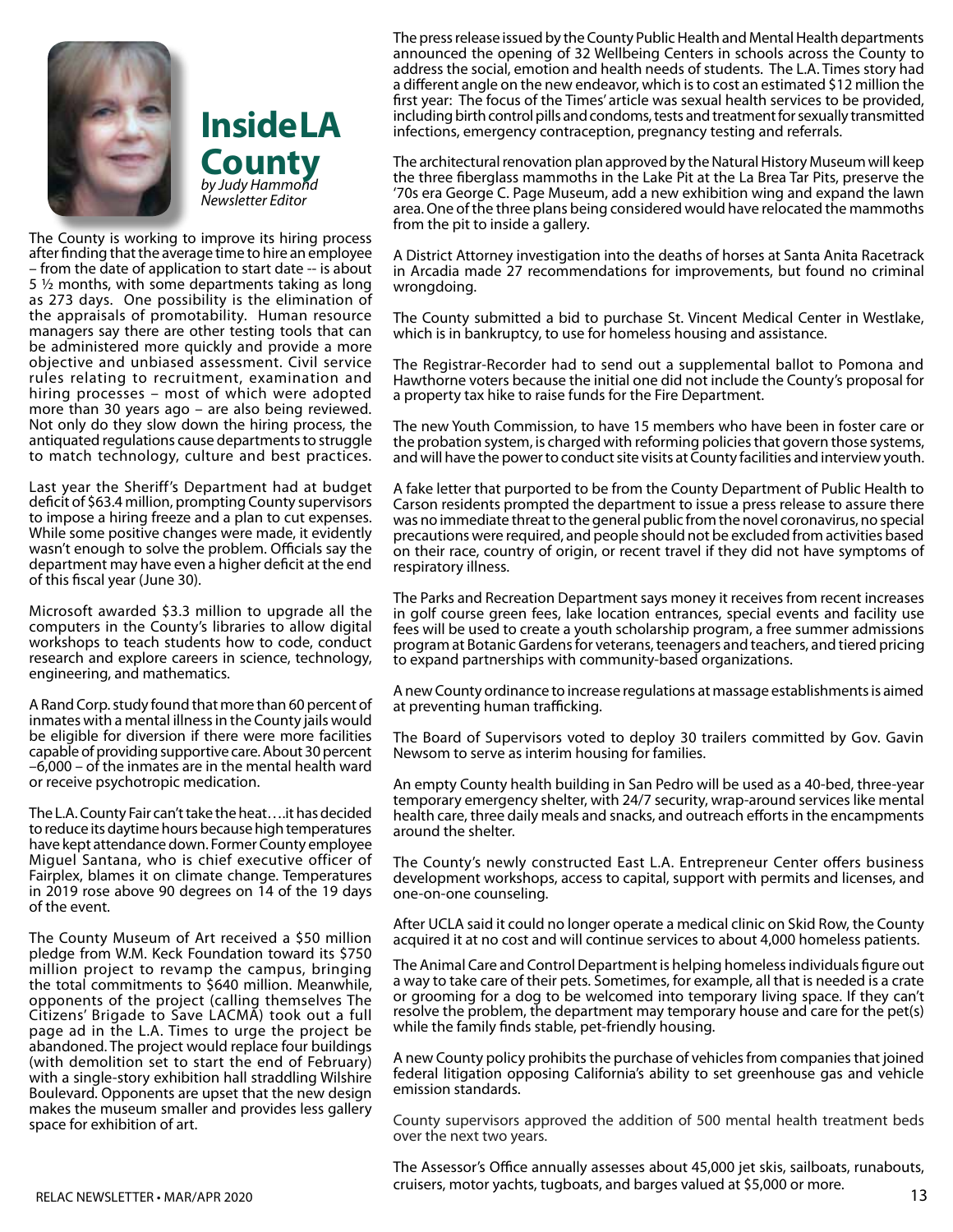# **IN MEMORIAM**

*This list includes retired employees, both RELAC members and non-members.*

**Agricultural Comm./Wts & Meas.** - Henry T. Mukai

**Alcohol/Drug Pgms. Admin** - Doreen Wade

**Alhambra Municipal Court** - Vicky M. Legat

**Ambulatory Care Network -** Leticia De La Cruz, Brandon Dwayne Thomas, Nealy I. Wilson

**Antelope Valley Rehab. Center** – Rebecca A. Combs

**Assessor –**Pauline M. Beech**,** Erlinda Cagaanan, Roger C. Hausen, Michael D. Laurence, Christina Manley, Agnes Martens, Roger Pomposello

**Auditor-Controller -** Jessie A. Bailey, Gary Y. Cheung, Toshiko Hironaka, Carrie V. Sykes

**Beaches & Harbors -** Marvin E. Avery, Bob M. Burnside, John B. McFarlane

**Beverly Hills Municipal Court** - Selma L. Silvers

**Board of Supervisors -** Joyce J. Baker, Edwin C. Bixby, Alvin J. Franklin

**California Children's Services** - Frances Rees, Rosa A. Villao **Chief Executive Office** - Myung H. Cho, Patricia K. Koulos **Child Support Services –** Marjorie N. Buckhalter, Gertrude

Hines, Gavina L. Omnas, Audrey L. Smith **Children & Family Services –** Robert D. Bashaw, Karen Bass, John W. Boland, Joan Bergman Corley, Lisa Carol Harris, Carrol A. Harris, Debbie Ibay, Carolyn D. Matthews, Robert Prince, Alyse Reisman, Howell A. Simons

**Communications -** Isabel Regina Barrett

**Correctional Health** - Deborah E. Moore

**District Attorney-** Tamar G. Carbaugh, Burton Denmark, Ruth D. Forte, Thelma Freeman, Richard B. Hershberger, Frank Anthony Kovacevich, Robert Levy, Patricia M. Lux, Alice M. Mac Arthur, Dana C. Thompson

**Fire** – Albert Brandelli, Myron Bromberg, John E. Chandler, Allen Cox, Bernard E. Dickey, Gene T. Green, Lloyd O. Helm, Timothy A. Hooper, John T. Hult, Michael D. Johnson, Richard W. Jordan, Joseph Karol, William L. Knott, Henry C. Nichols, Donald B. Postle, Amparo Ramirez, Dennis R. Rogers, Lloyd D. Schueller, Howard O. Schultz, Paul S. Thomsen, Fay Logan Willett

**Flood Control District -** Ronald D. Jackson, Caroline L. Moreno, L .R. Patrick, Charles D. Rector

**Harbor/UCLA Medical Center -** Ralph Barnes, Diane C. Coley, Ines M. Conn, Shanon Jackson, Nathaniel S. Jordan, Eunice E. Koh, Edna Landry, Anda M. Luters, William Y. Matsuno, Anita N. Palag, Bobbie Rookard, Charito D. Solis-Javier, Sylvia S. Tuxen, Elizabeth J. Williams

**Health Plan Administration** - Jean E. Schwartz

**Health Services Administration -** Velma Anderson, Gaylord Jude Buckhalter, Marshall W. Dollarhide, Minnie L. Gibson, Debra C. Huey, Effie M. Malray, Robert Megliorino, Hana Zemplenyi

**Internal Services -** Elisea Alonzo, Benjamin F. Clark, Joseph N. Cusimano, Harry Franklin, Robert C. Gomez, Theodore M. Gordon, Bernard L. Koch, Arthur G. Reis Jr., Ted Rowland, Mohamed F. Sedky, Michael F. Sheppa, Gwendolyn F. White

**Juvenile Court Health Services -** Doris M. Barnes, Jean C. Zornes **King-Drew Medical Center** - Harmelden A. Dean, Christine Estrada, Carolyn Glenn, Ida B. Jackson, Dorothy Jennings, Bettye J. Lacy O'Neil, Dorothy L. Larsson, Dolores Marshall, Euleda T. Murphy, Joe N. Owens, Myrtle S. Pierce, Lynette R. Williams, Earl Wilson

**LAC+USC Medical Center** - Ada Arguez, Servando L. Arredondo, Consuelo M. Ballesteros, Maxine Brown, Gladys Bruno, Mariegene F. Cacho, Leora C. Chamberlain, Perlita Chun, Portia K. Corleto, Isabel V. Estrada, Brenda Fennell, Mike G. Gallegos, Robert L. Hamilton, Matteal R. Hickman, Erma Elizabeth Hicks, Itai Hofman, Lillian Hood, Sylvia D. Labinger, Donald A. Lamping, Frances M. Laterza, Remedios Lopez, Yolanda Melara, Dilma Mendieta, Severino C. Mendoza, Dalisay S. Mina, Susan C. Mogollon, Donald A. Moore, Leticia B. Navarro, Katherine P. Nelson, Thai V. Ngo,

Florentina Paez, Rolando A. Pining, Armando P. Salinas, Pearlie M. Sceaver, Louis L. Snaer, James A. Thompson, Kimyen T. Tran, Maria D. Valdez, Hazel R. Walker, Reva Wallace, Norman Weiss, Jean Charnell Wilhelm

**LACERA -** Helen M. Murphy, Imelda L. Saldivar, Everett L. Scott, Edward S. Tallant

**Mechanical -** Ronald L. Carter, Robert A. Norton, David R. Sullivan **Mental Health** - Monica A. Bates, Richard E. Cabrera, Beverly D. Carter, Beverly D. Carter, Rufino R. Pamaran, Richard H. Rice, Joan-Luise Snyder

**Museum Of Natural History** - Roscoe Lynch, Betty A. Reynolds, Errol W. Stevens

**Office of Public Safety** - Benjamin Haley, Errol M. Hicks, Jaime A. Silva, Donald L. Smith, Donald L. Smith, Alfonso L. Wilson Sr. **Olive View/UCLA Medical Center** - Joan Bernstein, Stanley R. Billings, Gilbert L. Clarkson, Benjamin S. Facun, Manuela L. Garcia, Manuela L. Garcia, Peter T. Kirk, Rosario Muirragui, Dorothy Mae Slocum

**Parks And Recreation** - Richard Colvin, Toby Garcia, Rise K. Hargrove, William R. Helmer, Gerard Ferdinand Lambert, Ruben Z. Mares

**Probation Department** - Willard K. Abe, Samuel L. Brown, Caroline Carman, William A. Chandler, Harold M. Cotton, Eartha Culmer, Thomas C. Dewey, Rufus M. Durr, Ashkhen R. Evrard, Pamela A. Fleming, Leon Garrett, Carel Edward Grolle, Robert M. Latta, Noreen Maureen Lispi, David J. Myers, Walter R. Norwood, B. J. Polinskey, Cheryl B. Schwalbe, Louis H. Silva, Anthony Smith, Carmen J. Storay, Daniel R. Valenzuela, Gilbert Valeriano Jr., Michael D. Weaver, Laurence P. Williams

**Public Defender -** Zelda R. Reiter, Bitner R. Winckler

**Public Health Program** - Bonnie Campbell, James L. Diehl, Ida M. Greenberg, Minnie Jackson, Dorothy R. Osman, Martha P. Ramirez, Harue Nancy Shimasaki, Masako Tsurutome, Tamika West, Lydia Yue

**Public Library** - Sarala Blair, Erskine M. Carter, Louise H. Ashley **Public Social Services** - , Maria R. Acosta, Carlos B. Alpuerto, Constance Avery, Eduard Bagdasaryan, Carol L. Barrett, Allene K. Boisvert, Sharon Brown, Thelma Butler, Estelita C. Caballero, Vernita O. Carter, Billie Clay, Louis W. Collins, Ann Curone, Estela C. Diaz, Martha O. Fematt, Salvador O. Garcia, Martha Gomez, Martha R. Hamman, Rosalind W. Harris, Selma Hatrick, Jose L. Hernandez, Miriam Louise Hodges, Katherine Inda, Myrna G. Jamieson, Edgar Jenkins, Viola Jones, Enza S. Kassarjian, Ghaziuddin A. Khan, Jose Lopez, Ernesto Marquez, Cecilia C. Martinez, Patricia McGowan, Walter Morales, Vera E. Pruett, Edward E. Ran, Sameth Reang, Joseph A. Rizzo, Bettye R. Ross, Clive R. Sampson Jr., Julia A. Schroeder, Rochelle D. Smith, Gladys R. Stockmeyer, Jitsuko J. Tozaki

**Public Works** - David C. Chandler, Arthur B. Cook, Marvin E. Doxie, Arthur M. Fleming, Paul Gambaiani, George B. Gurnett, Kikuo Hanano, Fadila T. Khalil, Donald D. MacDougall, Lloyd E. Moore, Sandra F. Moscozo, David Bernerd Shapiro, Tzuo Ren Su, Aaron La Fon Tallent, Donald Wilson, Donald Wilson, Hosun S. Wong

**Rancho Los Amigos Hospital** - Elsie Myrsia Barber, Leon H. Bell, Alberta E. Broadnax, Patricia L. Broadus, Betty J. Davis, Bernadette De Medio, Milton L. Fort, Robert R. Hernandez, John D. Hsu, Kathleen Y. Kelley, Clariece Nairn, Cleo M. Smith

**Regional Planning** - Dolores C. Caruthers

**Reg-Recorder/County Clerk** - Anita Arias, Dorita Boyette, Lizzie Castillo, Mary H. Cruz, Ronda A. Jackson-McLucas, Milas E. Smith **Sheriff -** Juana P. Acosta, David J. Bauchop, Gerald P. Biehm, Dorothy M. Brown, Richard Buhler, Iverson S. Bunn, Emerico Corpus, Glenn R. Corson, Frank P. Cross, Melody Davis, Jerry D. Donnelly, Walter I. Faber, Lyle H. Funk, George H. Galeener, Stephen R. Gonzalez, Eustolia Gould, Bruce L. Hawley, Lillis M.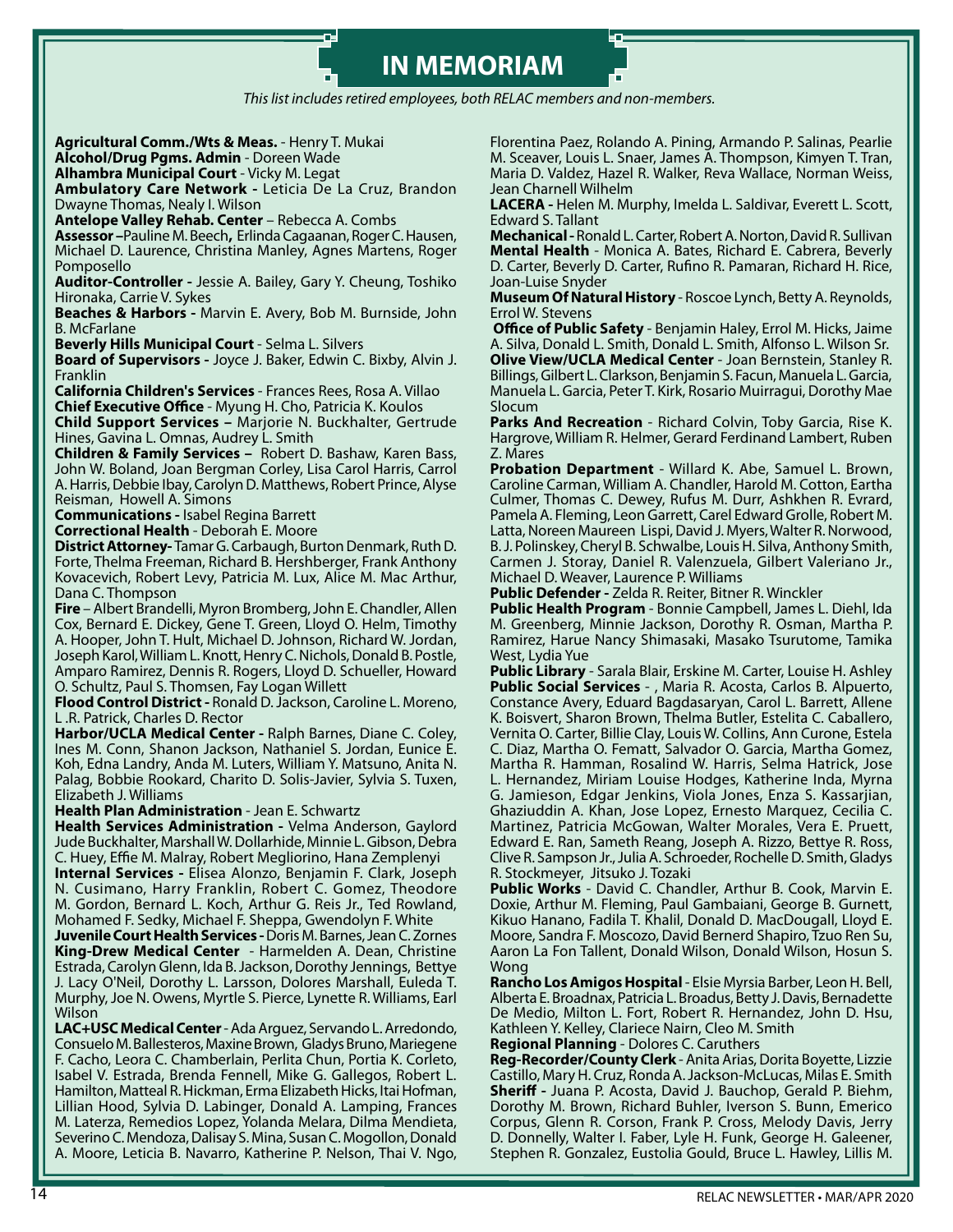

**RETIREMENTS:** Steven Golightly, director of Child Support Service Department, after 21 years of County service. **Tony Bell**, communications deputy and assistant chief deputy in Fifth Supervisorial District for 18 years, serving Supervisors Mike Antonovich and Kathryn Barger. **Scott Minnix**, head of Internal Services Department, to return to Texas, where his family had remained during his three years at ISD.

#### **Health:**

RELAC Board member **Mary K. Rodriguez**, who retired as a LACERA manager in 1996, recovering from major stroke.

**APPOINTMENTS:**<br>**Keith Knox,** new treasurer-tax collector, at annual salary of \$280,097, who had been acting in that position since the retirement of Joseph Kelly. **Emilio Salas,** deputy executive director of the County Development Corporation, named acting executive director at annual salary of \$240,000 following resignation of Monique King-Viehland. **Selwyn Hollins**, chief deputy in Internal Services Department, named acting director at \$281,505 salary, following departure of Scott Minnix. **Ray Leyva**, a Sheriff's Department commander before his retirement in

# **IN MEMORIAM**

Henry, Clydell Hill, Rodney E. Johnson, Clarece Kelso, Benny J. Kirtley, Felipe Leal, Amber J. Leist, Stephen G. Manthorne, Jon W. Mc Kown, Mark L. McKenzie, Robert Morck, Bernard M. Morgan, Cortland Myers IV, Angel C. Resurreccion, Vivian M. Rinehart, Henry R. Roberts, Michael E. Staley, Mary Louise Talbert, David L. Thomas, Charles W. Vaughn, Antonio Villalobos, Larry P. Wilson, Dennis E. Winkel, Robert M. Young

**South Coast Air Quality Mgmt.** - Lester M. Jason **Superior Court/County Clerk** - Fay Abramovitch, Virginia A. Balise, Donna M. Carson, Gail E. Childs, Mary L. Eskridge, Edward R. Hulbert, Maxine Baker Jackson, Lawrence Lee, John H. Major, Laura A. Miller, Cezar Morales, W. L. Paul, Ana Maria Quezada, Fred Roeder, Olivia Thompson

**Treasurer-Tax Collector** - Necitas V. Aguilar, Henry Bryant, Diane L. Chave, Daoud F. Moussally, Alice H. Nakashima, Mauro B. Paguio

**Women's Hospital** - Carol J. Brininger

**Workforce Dev., Aging & Comm Svc. -** Martin Robert Berman, Larry Johnson, Roberta S. Kimble

**Unidentified County Agency** - Spencer W. Walker

2016, appointed interim chief probation officer, at hourly rate of \$177, while Board of Supervisors search for permanent replacement for Terri McDonald, who retired Jan. 17. **Wayne Moore,** a member of LACERA's Board of Investments, al**so** appointed to three-year term on LACERA Board of Retirement by Supervisor Mark Ridley-Thomas, replacing Marvin Adams. **Patrick Ogawa**, retired chief deputy executive officer of the Board of Supervisors, appointed to County Mental Health Commission by Supervisor Janice Hahn. **Gustavo Dudamel** tapped to head the L.A. Philharmonic for five more years. **Cheri Todoroff** appointed as executive director of the Healthcare Network, reporting directly to Director of Health Services Dr. Christina Ghaly, at annual salary of \$244,000.

#### **Courts:**

Retired Sheriff **Lee Baca,** 77, reported to a low-security federal prison outside El Paso, Texas to serve a three-year term for obstructing a FBI investigation into the jails, after losing his second appeal for a retrial. Former Sheriff's Deputy **Angel Reinosa**, 21, charged with insurance fraud and making a false report of a crime after reporting he had been shot by a sniper while he stood outside the sheriff's station in Lancaster, which prompted a wide-scale search. Probation officers **LaCour Harrison**, **Claudette Reynolds, Maria Asuzena Guerrero** and **Karnesha Marshall** were found not guilty of unlawfully using pepper spray on teenage girls at Los Padrinos Juvenile Hall. Two other officers, **Marlene Rochelle Wilson** and **Janeth Vilchez**, are to be arraigned on similar charges on March 25. **Jorge Hernandez** and **Benjamin Brus**, former managers of the now-defunct East San Gabriel Valley Human Resources Commission (also known as LA Works), a government employment placement agency, pleaded guilty for their roles in a fraudulent overbilling scheme to place clients into jobs with two local hospitals where they already were working. Hernandez must repay \$17,738 to the County and Brus must pay \$4,800. Sheriff's Deputies **Michael Berk** and **Justin Fisk** pleaded not guilty to felony charges that they filed false reports and committed perjury relating to traffic stops made in 2016. A state appeals court threw out child abuse charges against former Department of Children and Family Services social workers **Kevin Bom, Stefanie Rodriguez**, **Gregory Merritt** and **Patricia Clement**, saying there was no probable cause. The four left an 8-year-old in the home of his mother and her boyfriend -- who were later convicted of his murder --despite multiple investigations into alleged abuse.

#### **Deaths:**

**Patricia Koulos**, former RELAC officer manager and 22-year County employee who served as executive secretary to then-Chief Administrative Officer Harry Hufford, from brain cancer. Sheriff's Detective **Amber Leist**, a 12-year department veteran who served in Lancaster and West Hollywood, after being struck by a vehicle moments after helping a senior cross the street. **Margaret "Maggie" Belton,** who served in different capacities on the Disabilities Commission, the Commission on Older Adults and the Personal Assistance Services Council. Retired Judge **Philip Saeta**, 88, a Los Angeles Municipal Court judge from 1964-1975 and Superior Court from 1975 to 1991 after four year struggle with mesothelioma. **Joseph Ruzicka**, who served on the Local Agency Formation Commission. **Bob Burnside**, 87, former Fire Department lifeguard chief from 1967 until his retirement in 1983 ( first hired as lifeguard in 1951) who was the first president of the National Surf Lifesaving Association which later morphed into the U.S. Lifesaving Association, and developer of the can rescue buoy still used around the world.. **William Robert Zimmerman**, 92, former member of the Natural History Museum Board of Directors. Dr. **Richard Zapanta**, treasurer of the LAC+USC Medical Center Foundation since 2010, leading the foundation's flagship program, the Wellness Center at the historic General Hospital. Retired Sheriff's Chief **Oliver "Ollie" Taylor**, retiring in 1991 after 32 years. **Stephen Michel,** 81, former chairman of County of L.A. Emergency Medical Services Commission. **Mary Helen "Sunny" Cruz**, 84, 32-year Registrar-Recorder's Office employee who was a Commission on Aging commissioner, after long battle with pulmonary fibrosis. **Larry Johnson**, 79, who played a key role in the County's homeless project, becoming clinical director of the Union Station Foundation in Pasadena for 25 years after retiring from County in 1989. **Velma Anderson**, 88, retired as director of clinical social work at LAC+USC Medical Center in 1993 after 25 years with County**. Lawrence Field,** 89, who with his wife, Eris, funded the Lawrence N. Field West Gate of the Hollywood Bowl and the Eris M. Field Plaza at the Walt Disney Concert Hall.

#### **Honors:**

Dr. **Mitchell Katz,** retired head of the L.A.County Health Agency, now president and CEO of New York City's Health + Hospitals, ranked 91st in Modern Healthcare's "100 Most Influential People in Healthcare." Probation Department Special Assistant **Francisco "Frank" Paredes III**, a 17-year employee, given 2019 Award of Excellence by Chief Probation Officers of California.